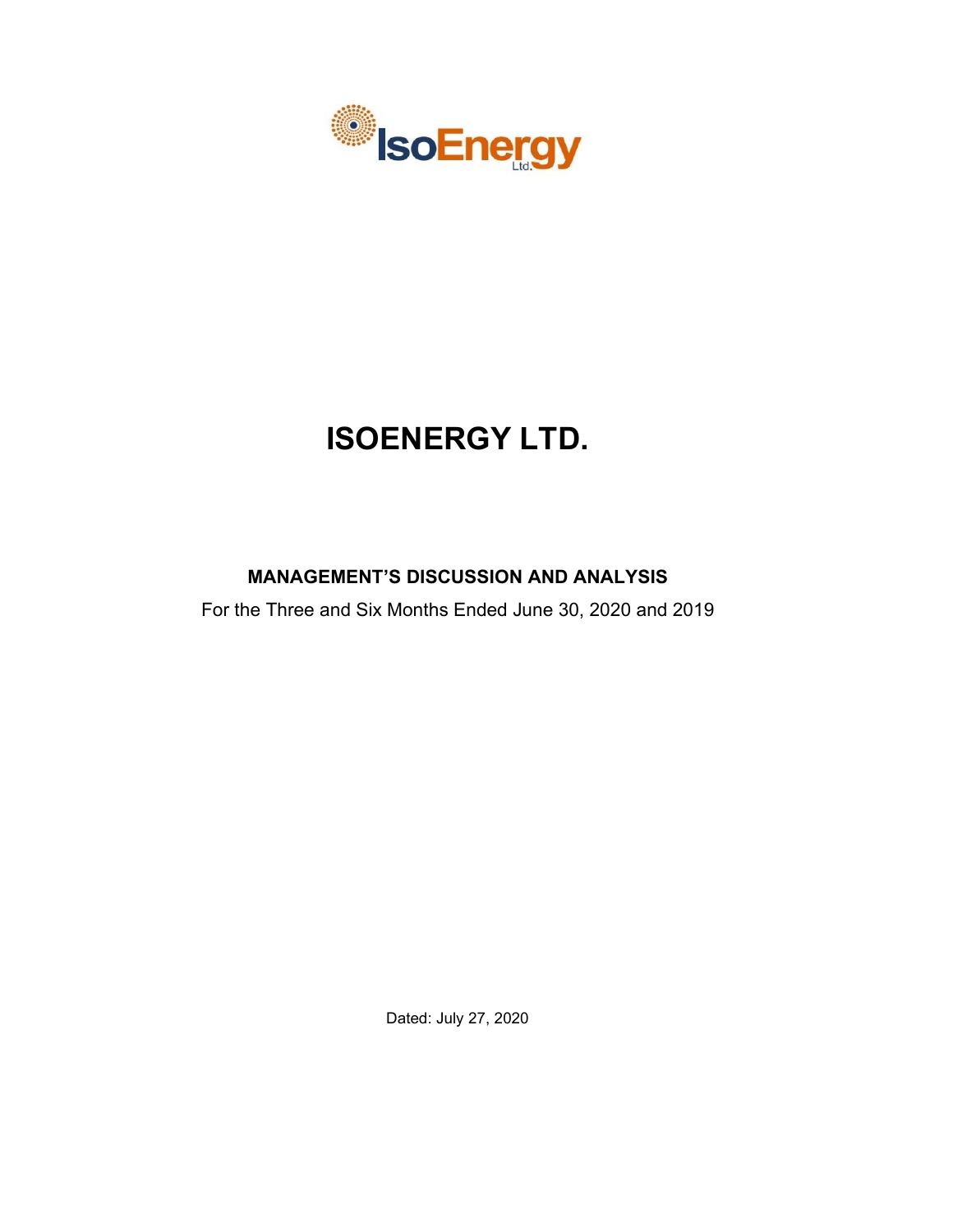# **GENERAL**

This management's discussion and analysis ("**MD&A**") is management's interpretation of the results and financial condition of IsoEnergy Ltd. ("**IsoEnergy**" or the "**Company**") for the three and six months ended June 30, 2020 and includes events up to the date of this MD&A. This discussion should be read in conjunction with the unaudited financial statements for the three and six months ended June 30, 2020 and 2019 and the notes thereto (together, the "**Interim Financial Statements**") and other corporate filings, including the audited financial statements for the years ended December 31, 2019 and 2018 (the "**Annual Financial Statements**"), all of which are available under the Company's profile on SEDAR at www.sedar.com. All dollar figures stated herein are expressed in Canadian dollars, unless otherwise specified. This MD&A contains forward-looking information. Please see "Note Regarding Forward-Looking Information" for a discussion of the risks, uncertainties and assumptions used to develop the Company's forward-looking information.

# **Technical Disclosure**

All scientific and technical information in this MD&A has been reviewed and approved by Mr. Steve Blower, P.Geo., Vice President – Exploration for IsoEnergy. Mr. Blower is a qualified person for the purposes of National Instrument 43-101 *Standards of Disclosure for Mineral Projects ("***NI 43-101***")*. Mr. Blower has verified the sampling, analytical, and test data underlying the information or opinions contained herein by reviewing original data certificates or reviewing the data collection protocols.

For additional information regarding the Company's Radio, Thorburn Lake and Larocque East projects, including its quality assurance and quality control procedures, please see the technical reports entitled "Technical Report for the Radio Project, Northern Saskatchewan" dated effective August 19, 2016,"Technical Report for the Thorburn Lake Project, Northern Saskatchewan" dated effective September 26, 2016, and "Technical Report for the Larocque East Project, Northern Saskatchewan" dated effective May 15, 2019, respectively, in each case, on the Company's profile at [www.sedar.com.](http://www.sedar.com/)

The historical mineral resource estimate at the Mountain Lake project referred to below, was reported in the technical report entitled "Mountain Lake Property, Nunavut" and dated February 15, 2005. This resource is a historical estimate and a qualified person has not done sufficient work to classify the historical estimate as a current mineral resource estimate. As a result, the historical estimate is not being treated as a current mineral resource. However, the Company believes that the historical estimate is relevant and reliable, as it was prepared by a "qualified person" (as defined in NI 43-101) with significant experience with the project, using methods that were standard in the industry.

The historical estimate was prepared with the polygonal method using only intervals greater than 0.1%  $U_3O_8$  with a vertical thickness of at least 1.0 metre. Polygon sides were determined by drawing lines perpendicular to, and one half the distance to each adjacent drill hole. Estimated uranium was then obtained by multiplying the polygon areas by their thickness, a specific gravity of 2.5, and the grade of the drill hole interval. The mineral resource was classified as inferred.

In order to upgrade or verify the historical estimate as a current mineral resource estimate, the Company anticipates that it will need to incorporate the drilling data collected by Triex Minerals Corp. and Pitchstone Exploration Ltd. between 2006 and 2008. There are no more recent estimates available to the Company.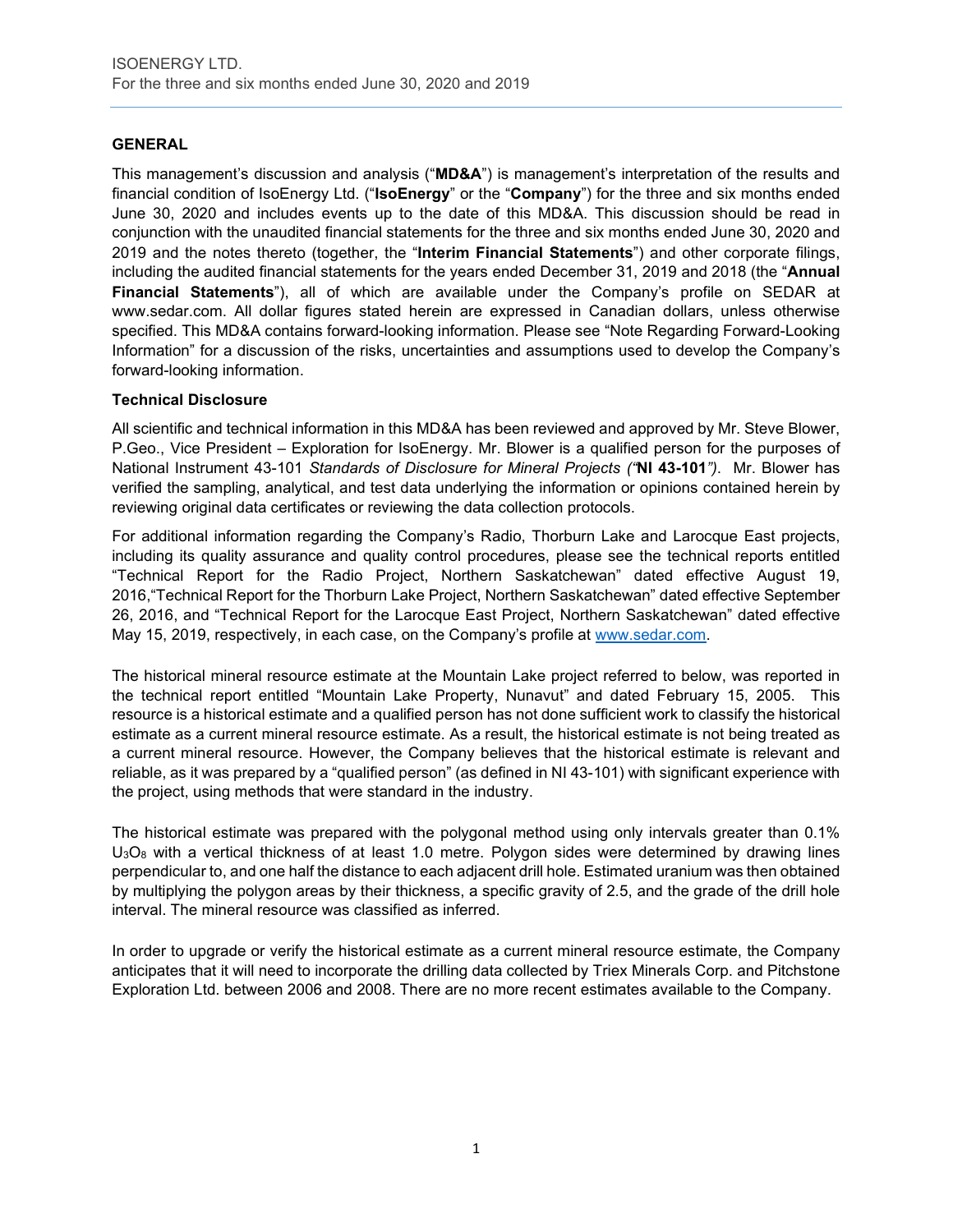# **BACKGROUND**

#### **Overview**

IsoEnergy was incorporated on February 2, 2016 under the *Business Corporations Act* (British Columbia) as a wholly-owned subsidiary of NexGen Energy Ltd. ("**NexGen**") to acquire certain exploration assets of NexGen. NexGen is a Canadian based uranium exploration company focused on the advancement of its Rook 1 Project in the Athabasca Basin, Saskatchewan. On October 19, 2016, IsoEnergy was listed on the TSXV as a Tier 2 Mining Issuer. NexGen's common shares are listed and posted for trading on the Toronto Stock Exchange and NYSE American LLC. As of the date hereof, NexGen holds 52.00% of the outstanding IsoEnergy common shares.

The principal business activity of IsoEnergy is the acquisition and exploration of uranium mineral properties, principally in the Athabasca Basin of Saskatchewan. IsoEnergy's uranium mineral properties are summarized in Table 1 below.

Table 1 – Summary of Uranium Mineral Properties

| Area         | Project                | <b>Hectares</b> | <b>Date</b><br><b>Acquired</b> | <b>Acquisition Type</b>     | <b>Encumbrances</b>           |
|--------------|------------------------|-----------------|--------------------------------|-----------------------------|-------------------------------|
| Saskatchewan | Radio                  | 805             | 2016                           | Spun-out from NexGen        | 2% NSR*                       |
|              | <b>Thorburn Lake</b>   | 2,802           | 2016                           | Spun-out from NexGen        | 1% NSR and 10% Cl**           |
|              | 2Z                     | 354             | 2016                           | Spun-out from NexGen        | 2% NSR*                       |
|              | Carlson Creek          | 3,784           | 2016/20                        | Spun-out from NexGen/Staked | 1% NSR and 10% Cl**           |
|              | Madison                | 1,347           | 2016                           | Spun-out from NexGen        | 2% NSR*                       |
|              | North Thorburn         | 1,708           | 2016                           | Purchased                   | None                          |
|              | Geiger                 | 13,861          | 2017/18/20                     | Purchased                   | NPI applies to some claims*** |
|              | East Rim               | 23,266          | 2017/20                        | Staked                      | None                          |
|              | Full Moon              | 11,107          | 2017/20                        | Staked                      | None                          |
|              | Whitewater             | 7,833           | 2018                           | Staked                      | None                          |
|              | Larocque East          | 15,878          | 2018/19/20                     | Purchased/Staked            | None                          |
|              | <b>Whitewater East</b> | 1,147           | 2018                           | Staked                      | None                          |
|              | Edge                   | 6,515           | 2019/20                        | Staked                      | None                          |
|              | Collins Bay Extension  | 9,337           | 2019/20                        | Staked                      | None                          |
|              | Cable                  | 40,455          | 2020                           | Staked                      | None                          |
|              | Clover                 | 23,959          | 2020                           | Staked                      | None                          |
|              | Evergreen              | 33,516          | 2020                           | Staked                      | None                          |
|              | Gemini                 | 5,782           | 2020                           | Staked                      | None                          |
|              | Hawk                   | 5,961           | 2020                           | Staked                      | None                          |
|              | Horizon                | 15,748          | 2020                           | Staked                      | None                          |
|              | Larocque West          | 509             | 2020                           | Staked                      | None                          |
|              | Ranger                 | 8,103           | 2020                           | Staked                      | None                          |
|              | Spruce                 | 4,836           | 2020                           | Staked                      | None                          |
|              | Tower                  | 6,301           | 2020                           | Staked                      | None                          |
|              | Trident                | 15,874          | 2020                           | Staked                      | None                          |
|              | subtotal               | 260,788         |                                |                             |                               |
| Nunavut      | Mountain Lake          | 5,625           | 2016                           | Staked                      | None                          |
|              |                        | 266,413         |                                |                             |                               |

\* 2% Net Smelter Royalty ("**NSR**") on minerals other than diamonds, plus a 2% Gross Overriding Royalty on diamonds

\*\* 1% NSR plus a 10% Carried Interest ("**CI**"). The CI can be converted to an additional 1% NSR at the Holder's option.

\*\*\* Sliding scale Net Profits Interest ("NPI") ranging between 0% and 20% applies to a 7.5% interest in certain claims.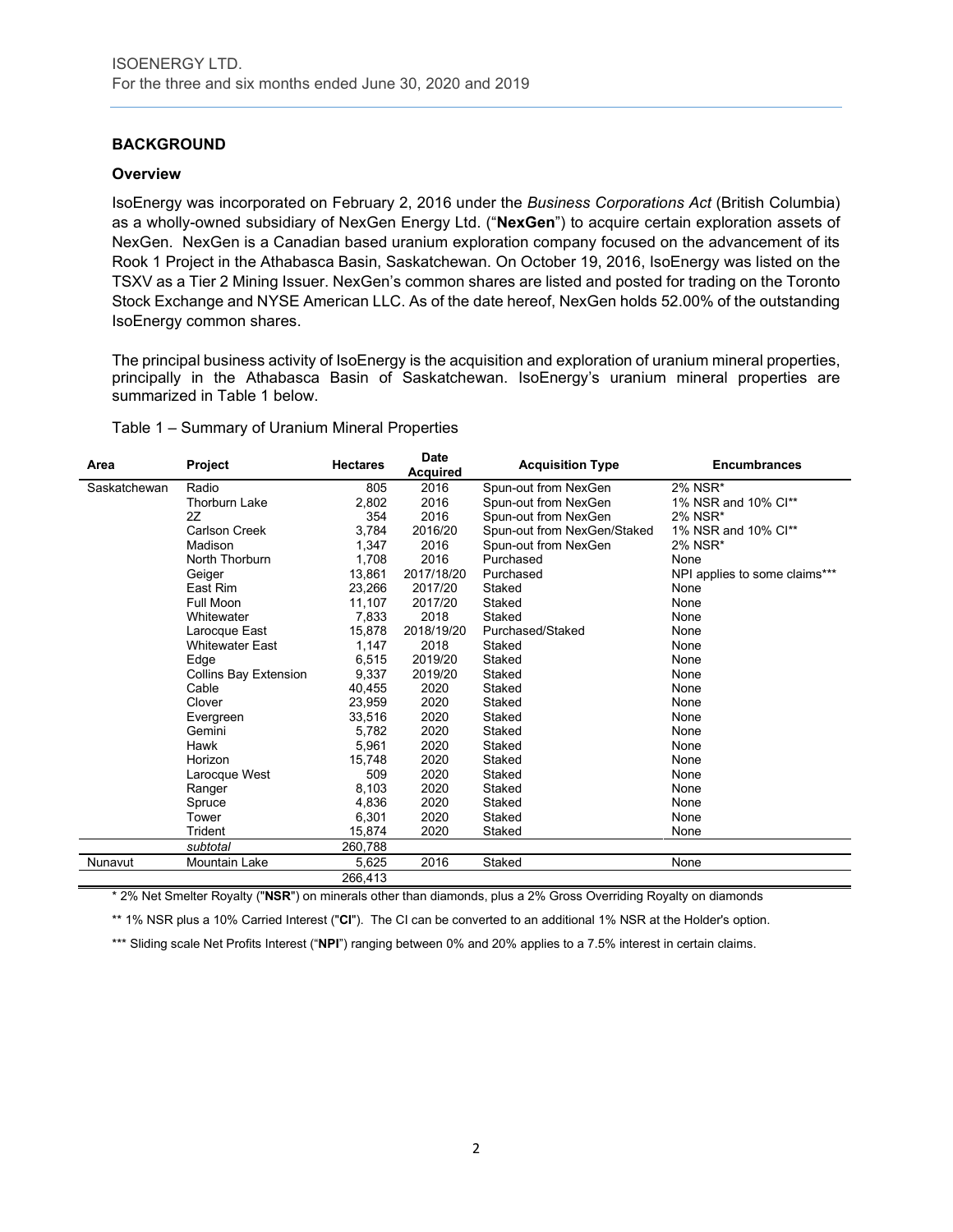Figure 1 shows the location of the Company's properties in Saskatchewan.

Figure 1 – Property Location Map

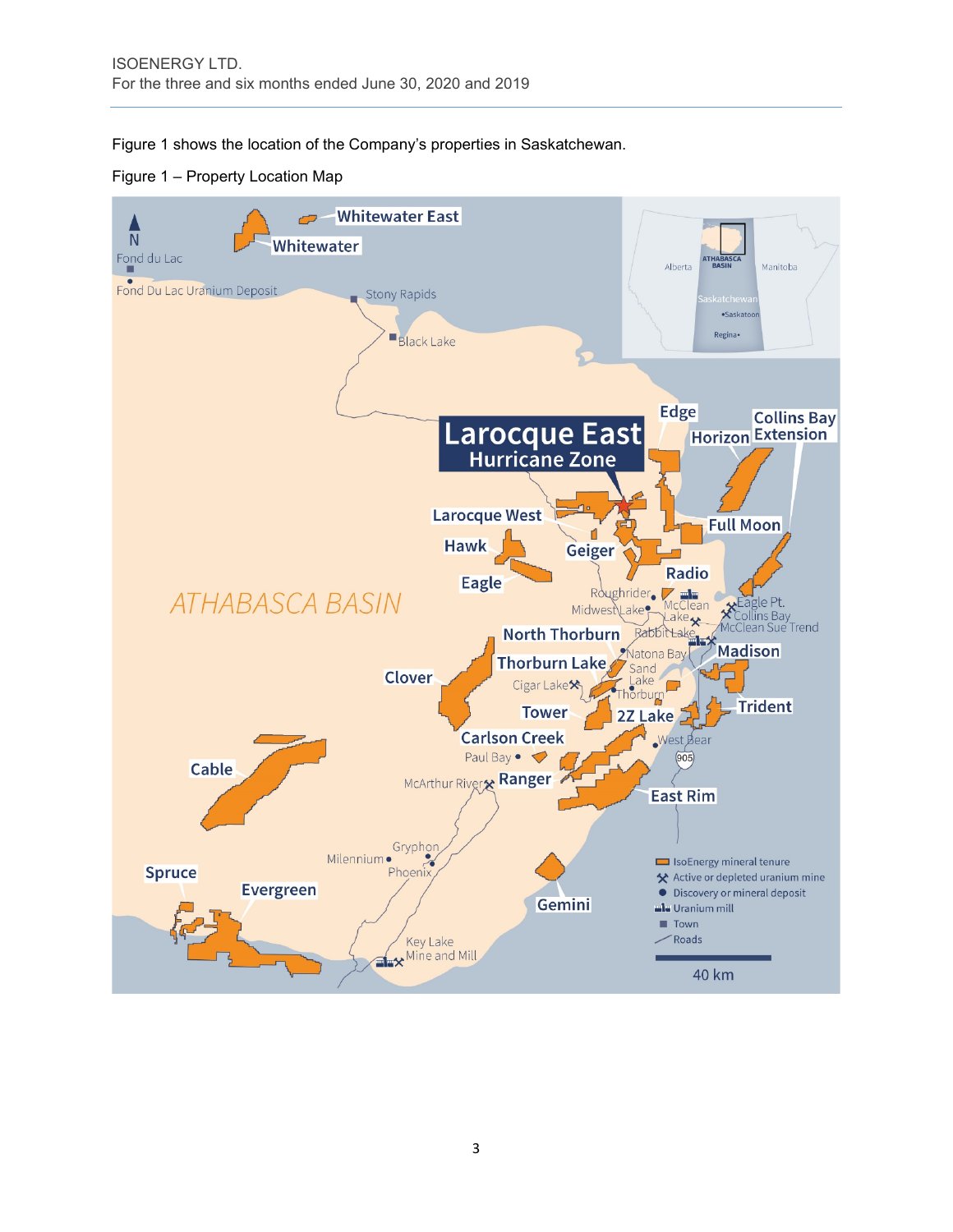# **OVERALL PERFORMANCE**

#### **General**

In the six months ended June 30, 2020, the Company carried out exploration work on the Larocque East property in the Athabasca Basin as described below under "Discussion of Operations".

As an exploration stage company, IsoEnergy does not have revenues and is expected to generate operating losses. As at June 30, 2020, the Company had cash of \$2,725,988, an accumulated deficit of \$10,429,825 and working capital (defined as current assets less accounts payable and accrued liabilities and current portion of lease liability) of \$2,794,540.

The Interim Financial Statements do not include any adjustments relating to the recoverability and classification of recorded asset amounts and classification of liabilities that might be necessary should the Company be unable to continue as a going concern. The ability of the Company to continue as a going concern is dependent on its ability to obtain financing and achieve future profitable operations.

# **Industry and Economic Factors that May Affect the Business**

The business of mining for minerals involves a high degree of risk. IsoEnergy is an exploration company and is subject to risks and challenges similar to companies in a comparable stage and industry. These risks include, but are not limited to, the challenges of securing adequate capital, exploration, development and operational risks inherent in the mining industry; changes in government policies and regulations; the ability to obtain the necessary permitting; as well as global economic and uranium price volatility; all of which are uncertain.

The underlying value of the Company's exploration and evaluation assets is dependent upon the existence and economic recovery of mineral reserves and is subject to, but not limited to, the risks and challenges identified above. Changes in future conditions could require material write-downs of the carrying value of the Company's exploration and evaluation assets.

In particular, the Company does not generate revenue. As a result, IsoEnergy continues to be dependent on third party financing to continue exploration activities on the Company's properties. Accordingly, the Company's future performance will be most affected by its access to financing, whether debt, equity or other means. Access to such financing, in turn, is affected by general economic conditions, the price of uranium, exploration risks and the other factors described in the section entitled "Risk Factors" included below.

#### **DISCUSSION OF OPERATIONS**

#### **Corporate Activities in 2020**

In the three and six months ended June 30, 2020 the Company was focused primarily on exploration activities at the Hurricane Zone on the Larocque East property in the Eastern Athabasca as discussed below. Additionally, several property extensions and 11 news properties were staked in the Eastern Athabasca. The new exploration properties are Cable, Clover, Evergreen, Gemini, Hawk, Horizon, Larocque West, Ranger, Spruce, Tower and Trident. To date in 2020 199,740 hectares of mineral tenure in the Eastern Athabasca has been added to the Company's exploration property portfolio through staking.

#### *Mountain Lake Option Agreement*

On July 15, 2020, IsoEnergy has entered into an agreement with NxGold to grant NxGold the option to acquire a 100% interest in IsoEnergy's Mountain Lake uranium property in Nunavut, Canada ("Option Agreement").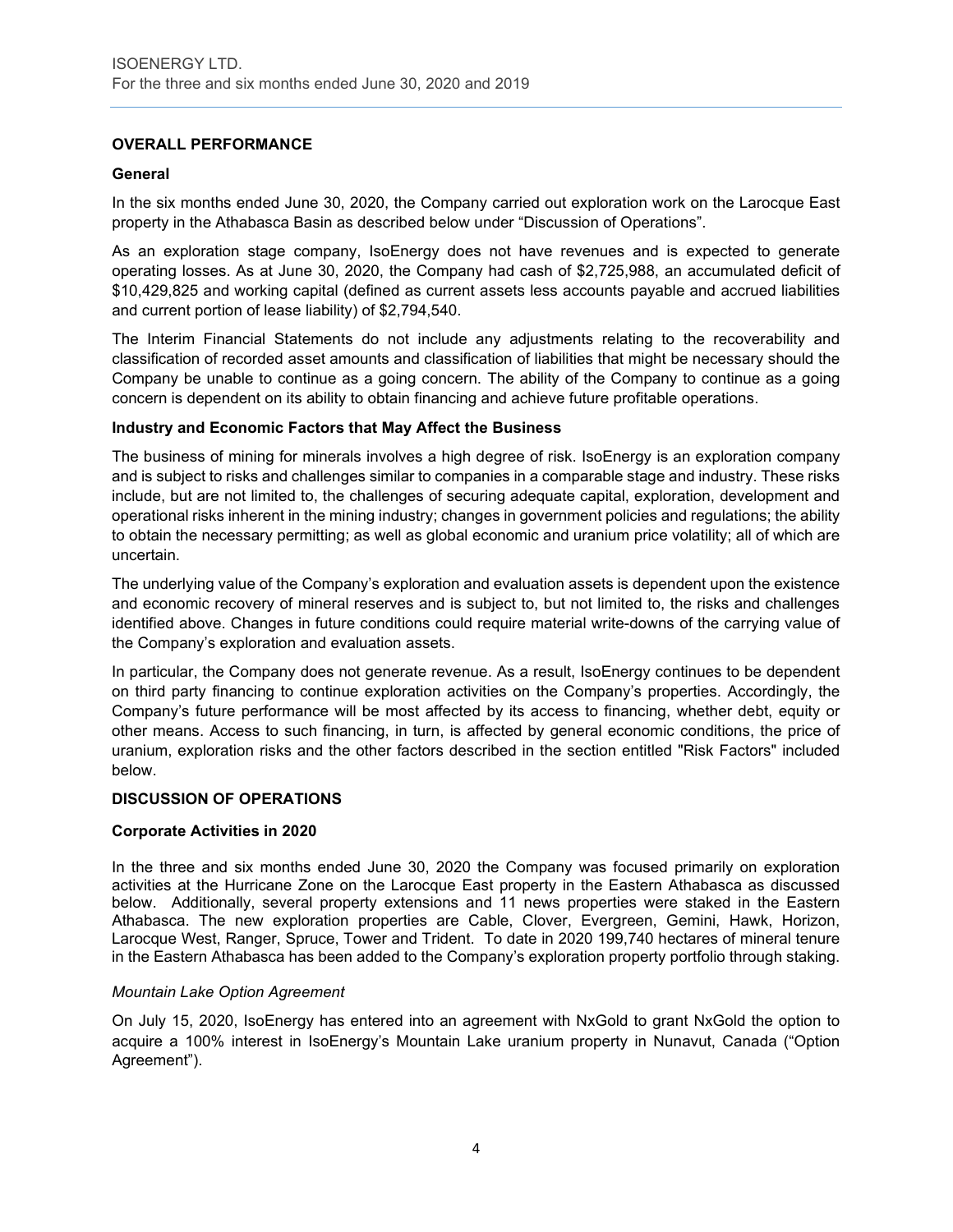The Mountain Lake property consists of 5,625 hectares and was staked by IsoEnergy in 2016. The property contains an historical inferred mineral resource estimate of 8.2 million pounds  $U_3O_8$  with an average grade of 0.23%  $U<sub>3</sub>O<sub>8</sub>$  contained in 1.6 million tonnes of mineralization. Uranium mineralization is hosted within sandstone and dips shallowly from the top of the bedrock down to approximately 180 metres below surface.

Under the terms of the Option Agreement, NxGold has the option to acquire a 100% interest in the Mountain Lake uranium property in consideration for the issuance of 900,000 common shares and payment of \$20,000 cash to IsoEnergy. The option is exercisable at NxGold's election on or before the second anniversary of the effective date, for additional consideration of \$1,000,000, payable in cash or shares of NxGold. If NxGold elects to acquire the Mountain Lake property, IsoEnergy will be entitled to receive the following contingency payments in cash or shares of NxGold:

- If the uranium spot price reaches USD\$50, IsoEnergy will receive \$410,000
- If the uranium spot price reaches USD\$75, IsoEnergy will receive \$615,000
- If the uranium spot price reaches USD\$100, IsoEnergy will receive \$820,000

The spot price contingent payments will expire 10 years following the date the option is exercised.

The transaction contemplated by the Option Agreement is subject to NxGold obtaining the requisite TSX Venture Exchange approval.

# *Financing*

On July 23, 2020 IsoEnergy announced that it has agreed to terms with Queen's Road Capital Investment Ltd. for a US\$6 million private placement of unsecured convertible debentures (the "Debentures"). The Debentures will be convertible at the holder's option at a conversion price of \$0.88 (the "Conversion Price") into approximately 9.1 million common shares of the Company (the approximate number of common shares to be issued is based on current exchange rates, with the actual number of common shares to be issued dependent on the exchange rate at the time of conversion).

Concurrent with the proposed Debenture offering, the Company also announces a non-brokered private placement for gross proceeds of up to \$4 million (the "Private Placement"). Pursuant to the terms of the Private Placement, the Company will issue up to 5,882,352 common shares at a price of C\$0.68 per share (the "Private Placement Price"). NexGen has agreed to subscribe for \$3 million of the Private Placement.

# Terms of the Debentures

The Debentures will carry an 8.5% coupon (the "Interest") over a 5-year term and will be convertible at the holder's option into common shares of the Company at a conversion price of C\$0.88, which Conversion Price is equal to a 30% premium to the Private Placement Price.

The Company will be entitled, on or after the third anniversary of the date of issuance of the Debentures, at any time the 20-day VWAP on the TSXV exceeds 130% of the Conversion Price, to redeem the Debentures at par plus accrued and unpaid Interest.

The Interest is payable semi-annually with 6% payable in cash and 2.5% payable in common shares of the Company, subject to TSXV approval, at a price equal to the market price of the Company's common shares on the TSXV on the day prior to the date such Interest is due.

The Interest can be reduced to 7.5% per annum on the public dissemination by the Company of an economically positive preliminary economic assessment study, at which point the cash component of the Interest will be reduced to 5% per annum.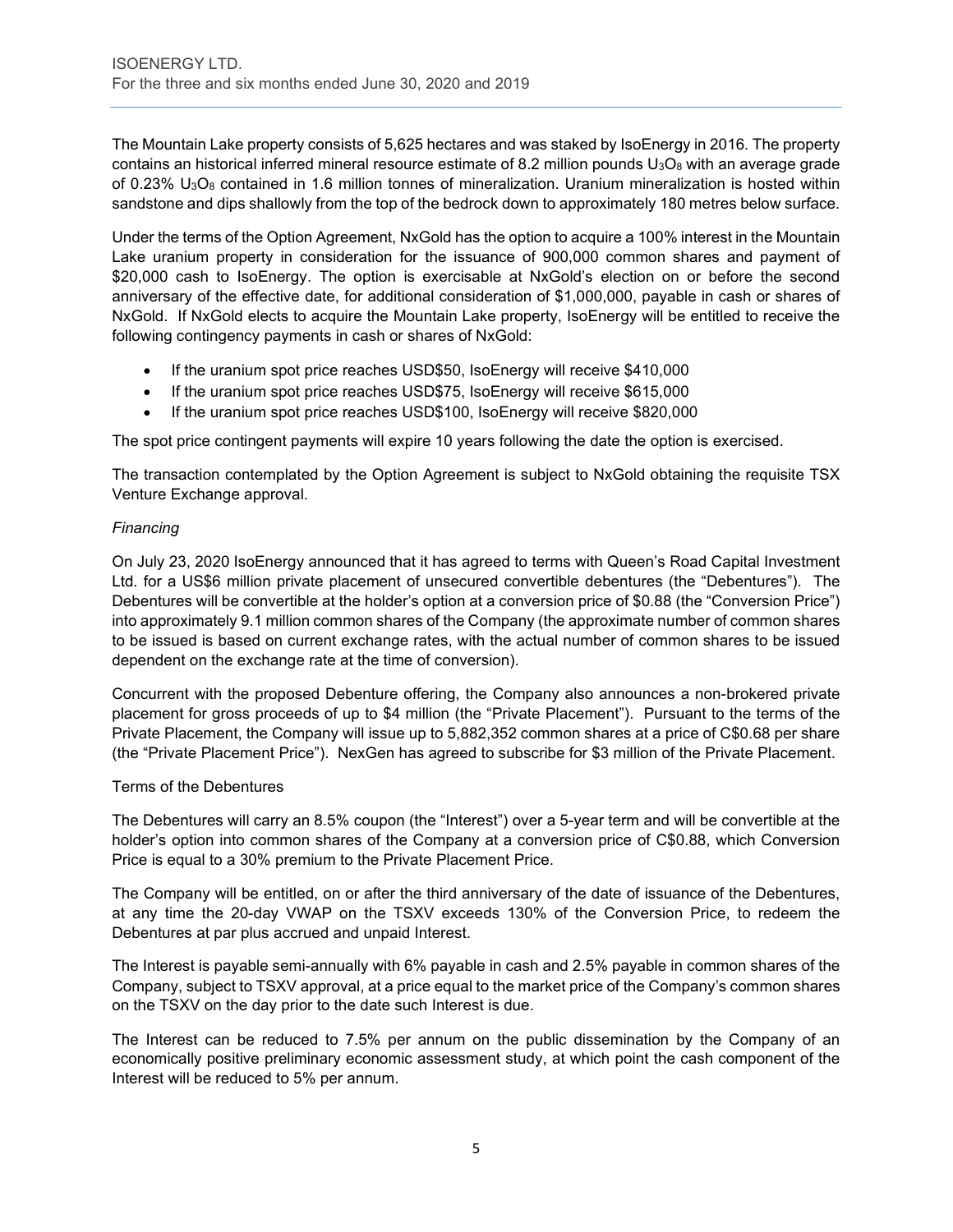The gross proceeds of the Debentures and the Private Placement will be used for exploration of the Company's Athabasca Basin projects and general corporate purposes. All securities issued under the Private Placement will be subject to a statutory hold period in Canada expiring four months and one day from the date of issuance.

The closing of the Private Placement and Debentures is expected to occur on or around August 17, 2020 and is subject to certain conditions including, but not limited to, the receipt of all necessary regulatory approvals, including the acceptance of the TSXV.

The gross proceeds of the Debentures and the Private Placement will be used for exploration of the Company's Athabasca Basin projects and general corporate purposes. All securities issued under the Private Placement will be subject to a statutory hold period in Canada expiring four months and one day from the date of issuance.

# **Corporate Activities in 2019**

In the year ended December 31, 2019 the Company was focused primarily on exploration activities at the Hurricane Zone on the Larocque East property in the Eastern Athabasca as discussed below.

In 2019, two new uranium exploration properties were staked in the eastern Athabasca basin of northern Saskatchewan. An 8,577-hectare property named Collins Bay Extension was staked along trend seven kilometres to the northeast of the Eagle Point – Collins Bay – Rabbit Lake uranium mine and mill complex. Also, a 4,218-hectare property named Edge was staked nine kilometres northeast of the Company's Larocque East property to cover a large area of low magnetic susceptibility that is likely caused by the presence of prospective metasedimentary rocks in the basement.

On December 3, 2019, the Company issued 7,778,000 flow-through shares (the "**FT Shares**") at a price of \$0.45 per FT Share for aggregate gross proceeds of \$3,500,100.

On December 9, 2019 the Company issued 8,056,858 units at a price of \$0.40 per Unit for aggregate gross proceeds of \$3,222,743 (the "**Unit**"). Each Unit consisted of one non-flow through common share and onehalf of a share purchase warrant (the "**Warrant**") with each Warrant entitling the holder to purchase an additional common share for a period of two years at an exercise price of \$0.60.

Share issuance costs for the December 2019 financings were \$322,802, net of \$95,556 of tax. Share issuance costs includes \$64,449 related to 466,680 brokers' warrants which were valued using the Black-Scholes model with a corresponding amount added to the warrant reserve account in Equity. The brokers' warrants entitle the holder to purchase an additional common share for a period of two years at an exercise price of \$0.45.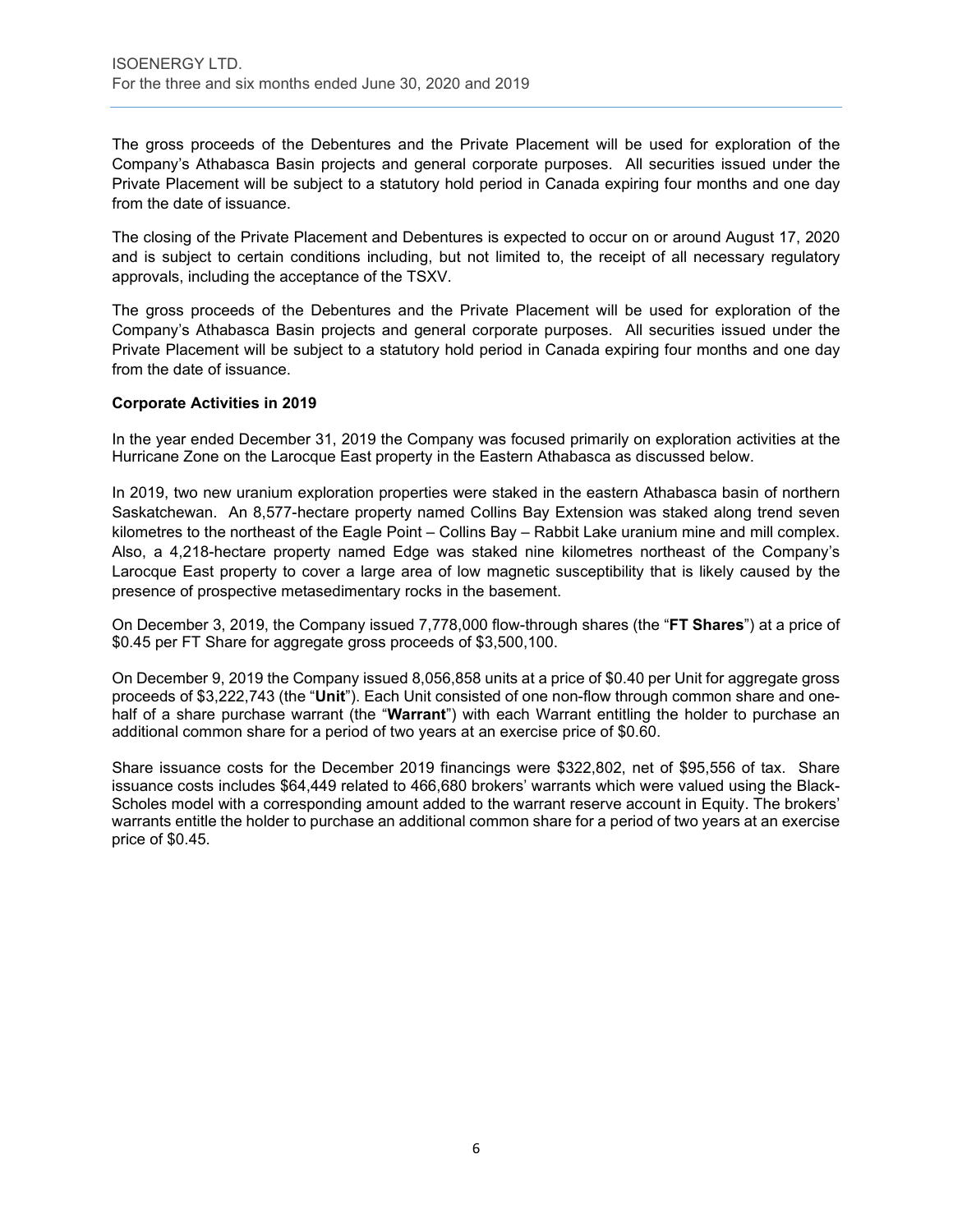# **Exploration and Evaluation Spending**

During the six months ended June 30, 2020, IsoEnergy completed a winter drilling program at the Hurricane Zone of the Larocque East property and incurred the following exploration and evaluation expenditures:

|                                 | Larocque East   | <b>Other properties</b> | Total           |
|---------------------------------|-----------------|-------------------------|-----------------|
| <b>Drilling</b>                 | \$<br>1,441,285 | \$<br>8,457             | \$<br>1,449,742 |
| Geological and geophysical      | 7.650           | 37.850                  | 45.500          |
| Labour and wages                | 452.724         | 16,625                  | 469,349         |
| Geochemistry and assays         | 176,286         |                         | 176,286         |
| Camp costs                      | 285,313         |                         | 285,313         |
| <b>Travel and other</b>         | 10.438          | 432                     | 10,870          |
| Evaluation - project management | 31,808          |                         | 31,808          |
| <b>Cash expenditures</b>        | 2,405,504       | 63.364                  | 2,468,868       |
| <b>Share-based compensation</b> | 84.417          |                         | 84,417          |
| <b>Depreciation</b>             | 4,798           |                         | 4,798           |
| <b>Total expenditures</b>       | \$<br>2,494,719 | \$<br>63,364            | \$<br>2,558,083 |

During the year ended December 31, 2019, IsoEnergy established a camp at the Larocque East property, completed a winter drilling program and then completed a summer drilling program. During the year ended December 31, 2019, the Company incurred the following exploration and evaluation expenditures:

|                                 | Larocque East   |    | <b>Other properties</b> | <b>Total</b>    |
|---------------------------------|-----------------|----|-------------------------|-----------------|
| <b>Drilling</b>                 | \$<br>1,913,216 | \$ | 8.687                   | 1,921,903<br>\$ |
| Geological and geophysical      | 371,552         |    | 228.701                 | 600,253         |
| <b>Labour and wages</b>         | 772.946         |    | 52.914                  | 825,860         |
| Geochemistry and assays         | 244,195         |    |                         | 244,195         |
| <b>Camp costs</b>               | 657,620         |    | 7.520                   | 665,140         |
| <b>Travel and other</b>         | 128,876         |    |                         | 128,876         |
| <b>Cash expenditures</b>        | \$<br>4.088.405 | \$ | 297.822                 | \$4,386,227     |
| <b>Share-based compensation</b> | 94,012          |    | 4,462                   | 98,474          |
| <b>Depreciation</b>             | 9,222           |    |                         | 9,222           |
| <b>Total expenditures</b>       | \$<br>4,191,639 | \$ | 302,284                 | \$4.493.923     |

A description of exploration activities during the six months ended June 30, 2020 and the year ended December 31, 2019 by property is set forth below.

#### Larocque East

# *Winter 2020 – Drilling*

An originally planned 20-hole drilling program at the Larocque East property was expanded to 24 drill holes due to encouraging results at the Hurricane Zone. Utilizing two drills, the Company evaluated the potential to expand mineralization along-strike to the western property boundary with one rig and also evaluated the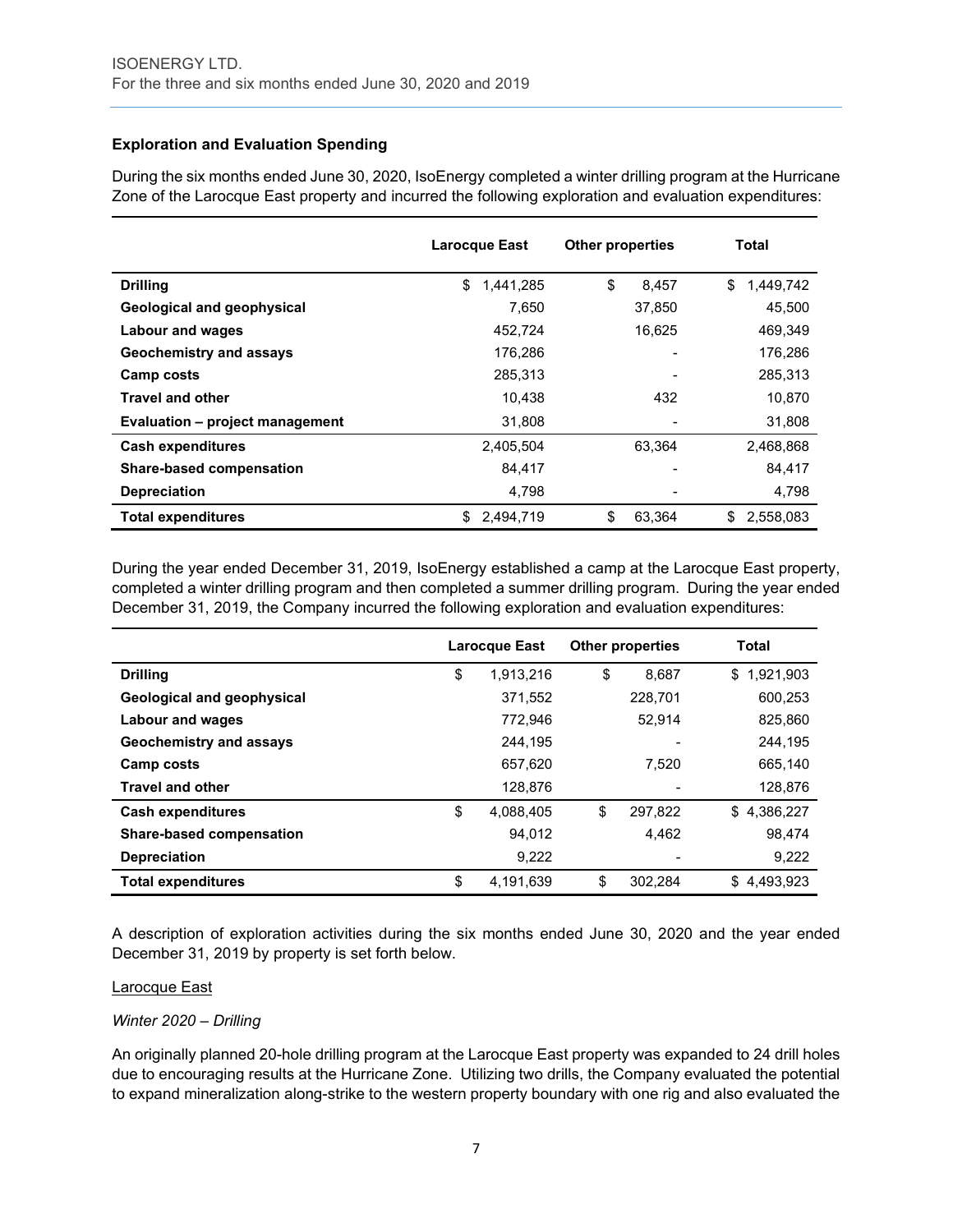potential for additional mineralization well to the east of the current Hurricane zone footprint. Drilling toward the western property boundary was particularly successful, with thick and high-grade uranium mineralization intersected in several drill holes. Examples include drill holes LE20-34 (8.5 metres @ 33.9% U3O8), LE20-32A (8.5 metres @ 19.6% U3O8), LE20-40 (4.0 metres @ 20.5% U3O8), LE20-51 (7.5 metres  $@$  14.5% U<sub>3</sub>O<sub>8</sub>), LE20-52 (7.5 metres  $@$  22.7% U<sub>3</sub>O<sub>8</sub>) and LE20-53 (10.5 metres  $@$  11.7% U<sub>3</sub>O<sub>8</sub>). The zone now measures at least 575 metres long, 40 metres across, and up to 11 metres thick. Most sections, including all of those on the higher-grade western end of the Hurricane zone footprint are open for expansion.

# *Summer 2019 - Drilling*

IsoEnergy completed a 17 hole, 7,600 metre program of core drilling at the Hurricane Zone in Larocque East to follow up on the positive results from the Winter 2019 drilling program.

Several of the drill holes intersected high-grade uranium mineralization including LE19-14B, LE19-16A, LE19-18, LE19-18C1, LE19-23, LE19-28 and LE19-29. The program successfully expanded the Hurricane zone to 500 metre long, 40 metre wide and up to 10 metre thick. The zone is still open in both strike directions and on most cross sections. Further, drill hole LE19-26 was completed as an under-cutting stepout hole 200 metre east of the zone. It intersected significant sandstone alteration and elevated uranium geochemistry on the western edge of a large DC-resistivity anomaly that extends for several kilometres to the east of the current footprint of the Hurricane zone.

# *Spring 2019 - DC-Resistivity Geophysical Surveying*

A program of DC-Resistivity ground geophysical surveying was completed during the period April to June, 2019. Approximately 54 line-km of surveying was completed on 20 survey lines spaced 200 metre apart covering the western half of the Larocque conductor system on the Larocque East property. The survey successfully tracked the Larocque conductor system east of the Hurricane zone and highlighted several areas with apparent sandstone breaches that may be indicative of enhanced sandstone alteration.

# *Winter 2019 - Drilling*

During the period January to March 2019, IsoEnergy completed a 5,046 metre, 12-hole drilling campaign on the Larocque East property. The program was designed to evaluate the potential for expansion of the Hurricane Zone mineralization discovered in the summer of 2018. The program was successful, as 11 of the 12 drill holes intersected significant uranium mineralization. Results included several high-grade intersections, including 3.5 metres  $\omega$  10.4% U<sub>3</sub>O<sub>8</sub> in drill hole LE19-02, 4.0 metres  $\omega$  3.8% U<sub>3</sub>O<sub>8</sub> in drill hole LE19-06, 4.5 metres  $@$  4.2% U<sub>3</sub>O<sub>8</sub> in drill hole LE19-09 and 8.5 metres  $@$  3.2% U<sub>3</sub>O<sub>8</sub> in drill hole LE19-12. The zone now extends at least 150 metres long and 38 metres wide and is up to 8.5 metres thick.

# East Rim and Full Moon Airborne Geophysical Surveying – Summer 2019

Two Versatile Time Domain Electromagnetic (VTEM-Plus) airborne geophysical surveys were carried out during the quarter ended September 30, 2019, one each at the East Rim and Full Moon properties. The surveying totaled 1,291 line-kilometres; 547 line-kilometres at Full Moon and 744 line-kilometres at East Rim.

# **Outlook**

The Company intends to actively explore all of its projects as and when funds permit. The nature and extent of further exploration on any of the Company's properties however will depend on the results of completed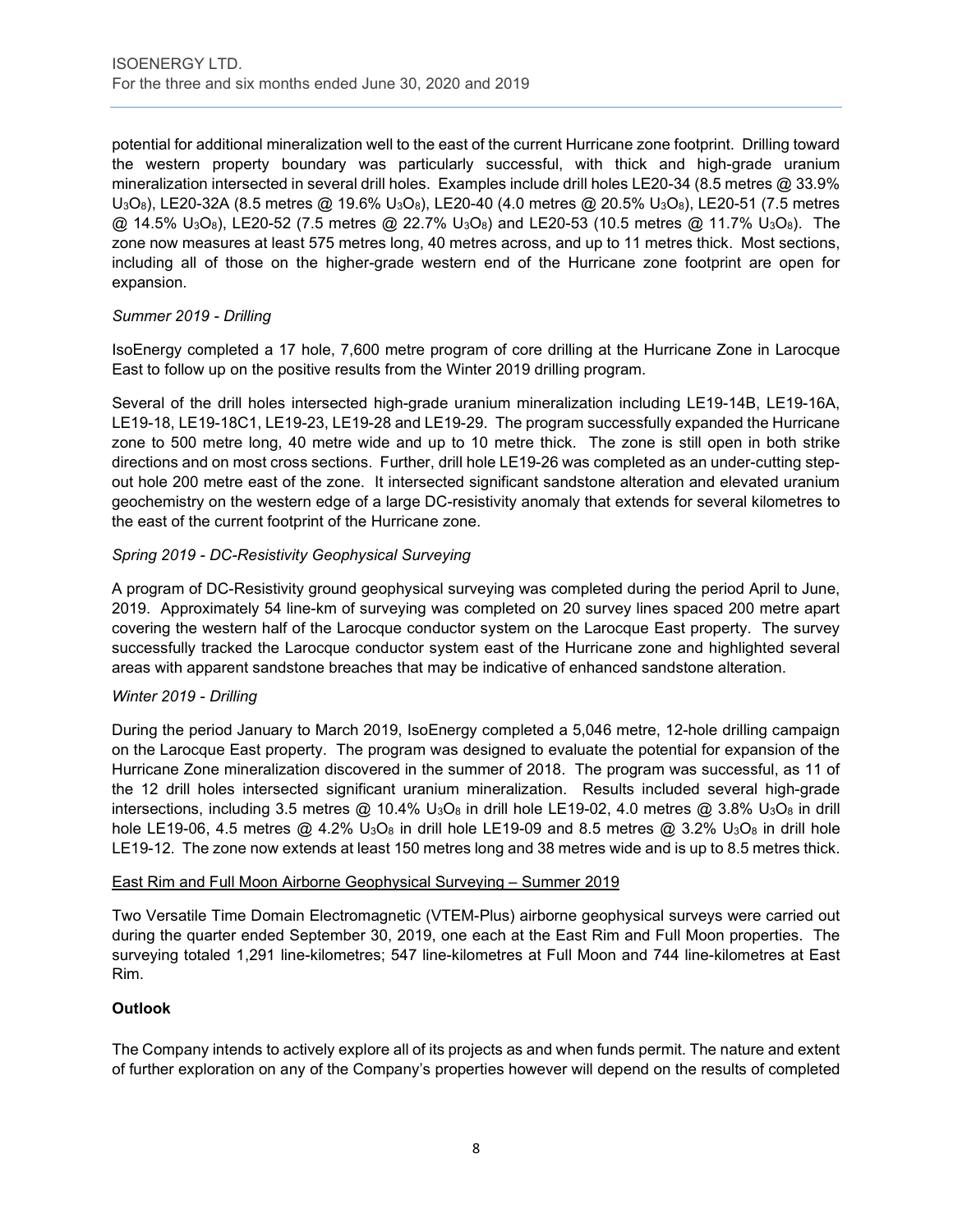exploration activities, an assessment of its recently acquired properties and the Company's financial resources.

As of the date hereof, the Company's exploration priorities are the Larocque East, Geiger, Thorburn Lake and Radio properties.

A program of core drilling at the Hurricane Zone on the Larocque East property is currently planned for the summer 2020 drilling season. The program will focus on expansion of the higher-grade mineralization at the western end of the Hurricane zone. The scope and timing of the program has yet to be determined, as these may be impacted by the COVID-19 pandemic.

Several other exploration activities are planned in the future but are not currently scheduled due to the Company's current focus on the Hurricane Zone drilling at Larocque East. These activities include additional exploration drilling on several target areas at the Geiger property. Future work on the Thorburn Lake property will include follow-up drilling in the area of TBN17-23 and 27, drill evaluations of other geophysical anomalies generated in 2016 and geophysical anomalies generated by the survey recently completed in 2017. At Radio, additional drilling is required to continue to evaluate high priority geophysical targets on the property.

# **SELECTED FINANCIAL INFORMATION**

Management is responsible for the Interim Financial Statements referred to in this MD&A. The Audit Committee of the Company's Board of Directors has been delegated the responsibility to review the Interim Financial Statements and MD&A and make recommendations to the Company's Board. It is the Board which has final approval of the Interim Financial Statements and MD&A.

The Interim Financial Statements have been prepared in accordance with International Financial Reporting Standards ("**IFRS**") as issued by the International Accounting Standards Board ("**IASB**") and the International Financial Reporting Interpretations Committee ("**IFRIC**"). Based on the nature of the Company's activities, both presentation and functional currency is Canadian dollars.

The Company's Interim Financial Statements have been prepared in accordance with IAS 34, Interim Financial Reporting and should be read in conjunction with Iso's Annual Financial Statements, which have been prepared using IFRS applicable to a going concern, which assumes that the Company will be able to realize its assets and discharge its liabilities in the normal course of business for the foreseeable future. The ability of the Company to continue as a going concern is dependent on its ability to obtain financing and achieve future profitable operations.

#### **Results of Operations**

During the six months ended June 30, 2020, the Company spent and capitalized \$2,558,083 of exploration and evaluation costs to exploration and evaluation assets compared to \$4,493,923 in the year ended December 31, 2019. The costs of these activities are capitalized to exploration and evaluation assets and are described in the Discussion of Operations section above.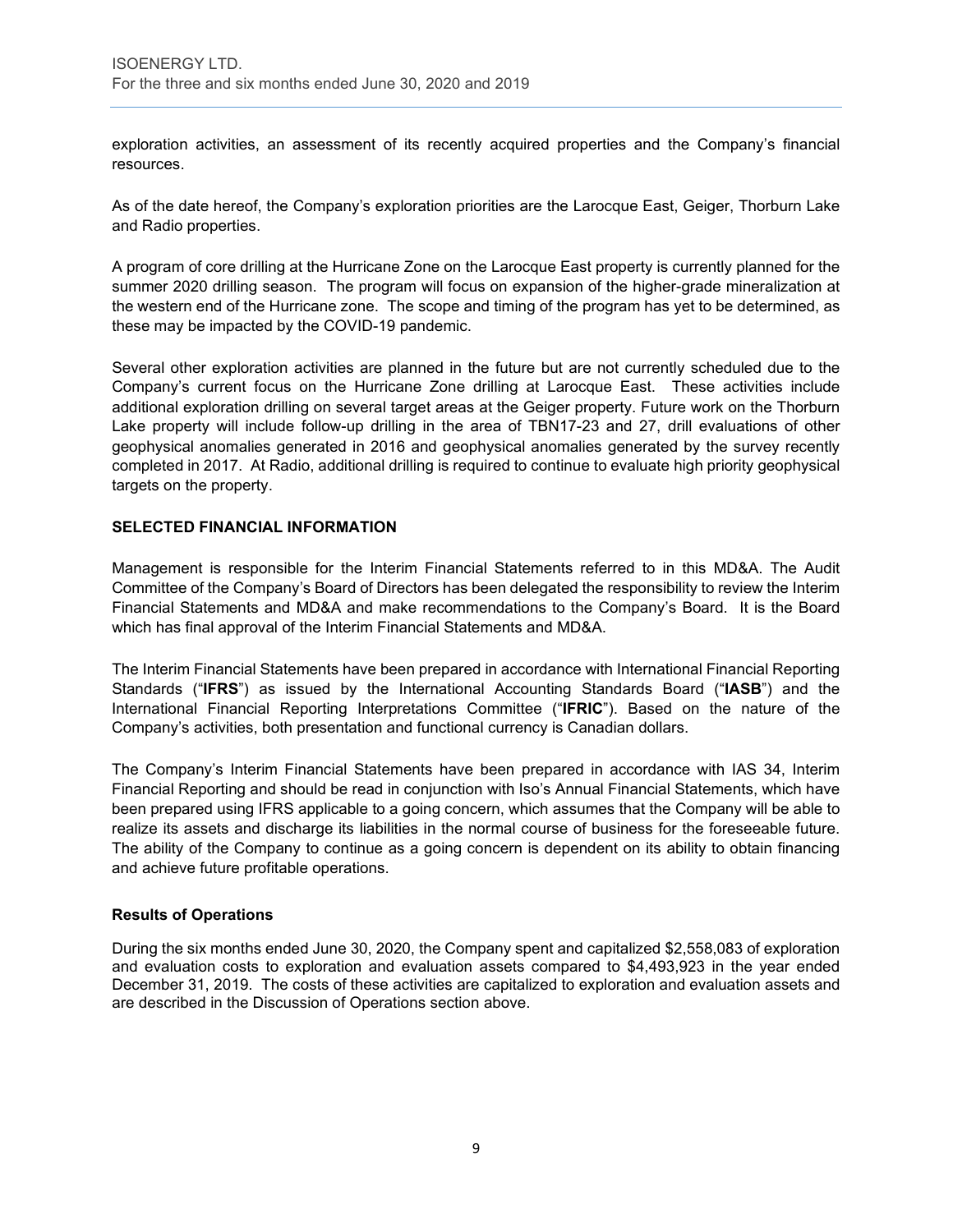The following financial data is derived from the Interim Financial Statements and should be read in conjunction with IsoEnergy's Interim Financial Statements.

|                                                        | For the three months ended June 30 |                  | For the six months ended June 30 |                   |  |  |
|--------------------------------------------------------|------------------------------------|------------------|----------------------------------|-------------------|--|--|
|                                                        | 2020                               | 2019             | 2020                             | 2019              |  |  |
| <b>General and administrative costs</b>                |                                    |                  |                                  |                   |  |  |
| Share-based compensation                               | \$<br>56,770                       | \$<br>63,287     | \$<br>199,256                    | \$<br>126,385     |  |  |
| Administrative salaries, contract and<br>director fees | 148,740                            | 144,131          | 325,255                          | 305,767           |  |  |
| Investor relations                                     | 231,079                            | 103,942          | 380,539                          | 208,256           |  |  |
| Office and administrative                              | 36,564                             | 35,446           | 74,775                           | 81,890            |  |  |
| Professional fees                                      | 63,338                             | 29,356           | 122,511                          | 89,844            |  |  |
| Travel                                                 |                                    | 45,388           | 40,446                           | 71,204            |  |  |
| Public company costs                                   | 19,819                             | 25,276           | 61,054                           | 46,228            |  |  |
| Depreciation expense                                   | 15,528                             | 15,173           | 31,056                           | 30,346            |  |  |
| <b>Total general and administrative</b><br>costs       | (571, 838)                         | (461,999)        | (1, 234, 892)                    | (959, 920)        |  |  |
| Interest income                                        | 3,535                              | 19,166           | 26,084                           | 37,118            |  |  |
| Interest on lease liability                            | (2,616)                            | (3, 124)         | (5, 231)                         | (6,318)           |  |  |
| Rental income                                          | 9,087                              | 7,577            | 16,663                           | 15,153            |  |  |
| Loss from operations                                   | (561, 832)                         | (438, 380)       | (1, 197, 376)                    | (913, 967)        |  |  |
| Deferred income tax recovery<br>(expense)              | 89,657                             | (12, 134)        | (209, 562)                       | (89, 415)         |  |  |
| Loss and comprehensive loss                            | \$<br>(472, 175)                   | \$<br>(450, 514) | \$<br>(1,406,938)                | \$<br>(1,003,382) |  |  |

During the three and six months ended June 30, 2020, the Company recorded a loss of \$472,175 and \$1,406,938, respectively compared to \$450,514 and \$1,003,382 in the three and six months ended June 30, 2019. The increase in the loss in these periods was due primarily to an increase in general corporate activities and in the six months ended June 30, 2020 an increase in the deferred tax expense and sharebased compensation.

# **General and administrative costs**

Share-based compensation charged to the statement of loss and comprehensive loss was \$56,770 and \$199,256 in the three and six months ended June 30, 2020, respectively, compared to \$63,287 and \$126,385 in the three and six months ended June 30, 2019, respectively. The share-based compensation expense is a non-cash charge calculated using the graded vesting method of the Black-Scholes values. Stock options granted to directors, consultants and employees vest over two years with the corresponding share-based compensation expense being recognized over this period. Variances in share-based compensation expense are expected from period to period depending on many factors, including whether options are granted in a period and whether options have fully vested or have been cancelled in a period. In the six months ended June 30, 2020 there were 1,735,000 options granted compared to 100,000 options granted in the six months ended June 30, 2019.

Administrative salaries and directors' fees at \$148,740 and \$325,255 for the three and six months ended June 30, 2020, respectively were higher than the three and six months ended June 30, 2019 which were \$144,131 and \$305,767, respectively. The increase is due to recording of the Employee Health Tax, not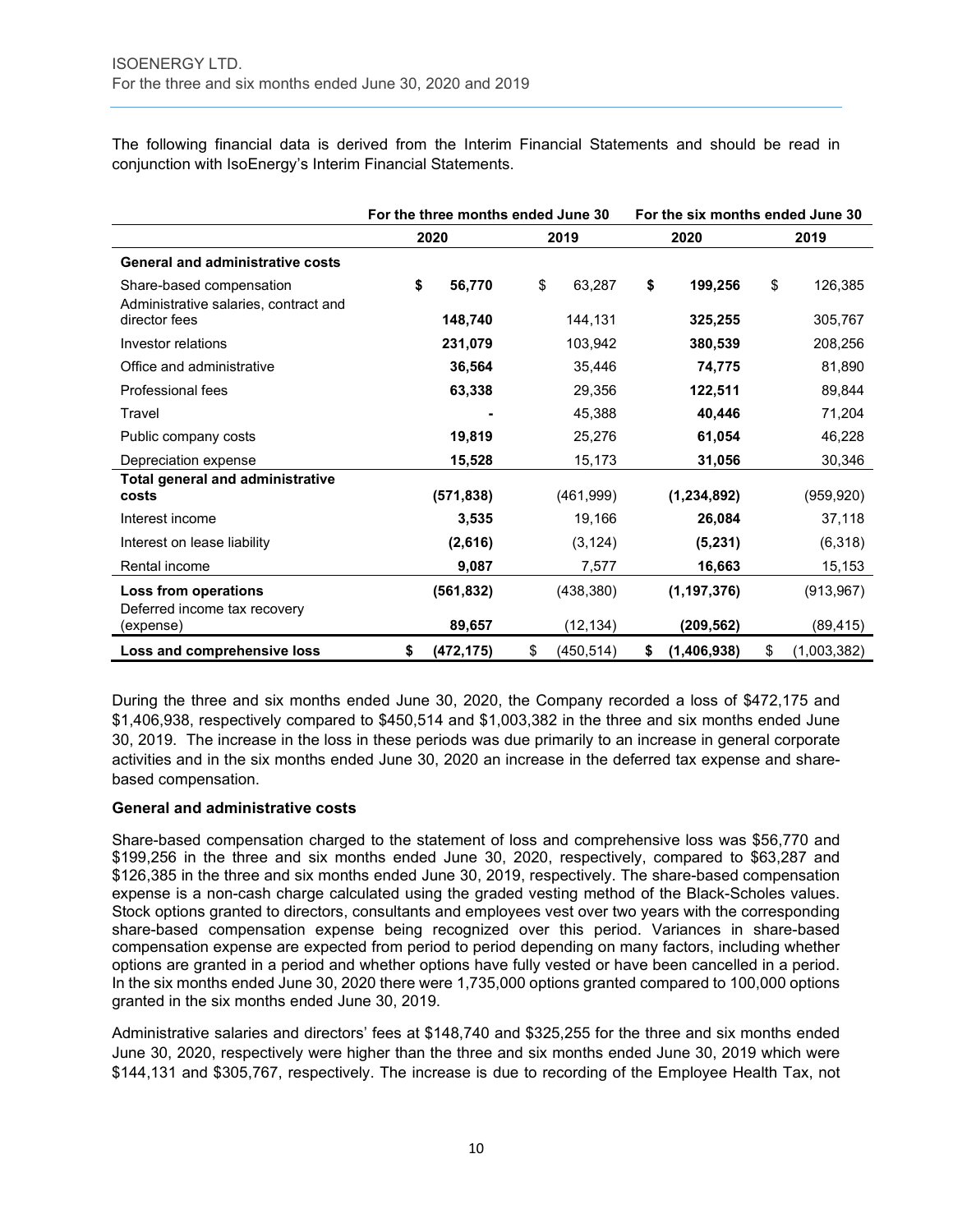previously recorded. The tax is expected to be approximately \$20,000 per year, of which approximately one half goes to general and administrative costs and one half to exploration and evaluation assets.

Investor relations expenses were \$231,079 and \$380,539 for the three and six months ended June 30, 2020, respectively, compared to \$103,942 and \$208,256 in the three and six months ended June 30, 2019 and related primarily to costs incurred in communicating with existing and potential shareholders. The costs were generally higher in the three and six months ended June 30, 2020 due to increased investor relations activity in an improving uranium market and positive drilling results reported by the Company.

Office and administrative expenses were \$36,564 and \$74,775 for the three and six months ended June 30, 2020, respectively compared to \$35,446 and \$81,890 in the three and six months ended June 30, 2019, and consisted of office operating costs, Part XII.6 tax, and other general administrative costs. Other general administrative expenses included communication, professional membership dues, donations, bank charges and staff training. The Part XII.6 tax in the three and six months ended June 30, 2020 was \$5,346 and \$11,140, respectively, compared to \$11,986 and \$21,533 in the three and six months ended June 30, 2019, respectively and relates to a tax on flow through funds raised in the prior year but not yet spent. See the Subsequent Events section below for discussion on the Part XII.6 tax.

Professional fees were \$63,338 and \$122,511 for the three and six months ended June 30, 2020, respectively, compared to \$29,356 and \$89,844 for the three and six months ended June 30, 2019, respectively. Professional fees consisted of legal fees related to the Company's business development activities, as well as accounting and tax fees related to regulatory filings. The amounts vary depending on the business development activities.

Travel expenses were \$nil and \$40,446 for the three and six months ended June 30, 2020, respectively, compared to \$45,388 and \$71,204 in the three and six months ended June 30, 2019, respectively. Travel expenses relate to business development and general corporate activities and amounts vary depending on projects and activities being undertaken. Travel has been significantly reduced due to the COVID-19 pandemic.

Public company costs were \$19,819 and \$61,054 for the three and six months ended June 30, 2020, respectively compared to \$25,276 and \$46,228 in the three and six months ended June 30, 2019, respectively, and consisted primarily of costs associated with the Company's continuous disclosure obligations, listing fees, transfer agent costs, press releases and other shareholder communications. Costs were higher in the six months ended June 30, 2020 due to an increase in press releases on the back of the winter drilling program.

Depreciation expense was \$15,528 and \$31,056 in the three and six months ended June 30, 2020, respectively compared to \$15,173 and \$30,346 in the three and six months ended June 30, 2019, respectively, and relates primarily to the right-of-use asset, which is an office lease that was valued at \$259,512 on adoption of IFRS 16 and is being depreciated over the life of the lease.

# **Other items**

The Company recorded interest income of \$3,535 and \$26,084 in the three and six months ended June 30, 2020, respectively, compared to \$19,166 and \$37,118 in the three and six months ended June 30, 2019, respectively, which represents interest earned on cash balances. The amounts were lower in the three and six months ended June 30, 2020 due to decreased interest rates.

Interest expense on lease liability was \$2,616 and \$5,231 for the three and six months ended June 30, 2020, respectively, compared to \$3,124 and \$6,318 in the three and six months ended June 30, 2019, respectively, and relates to the lease liability.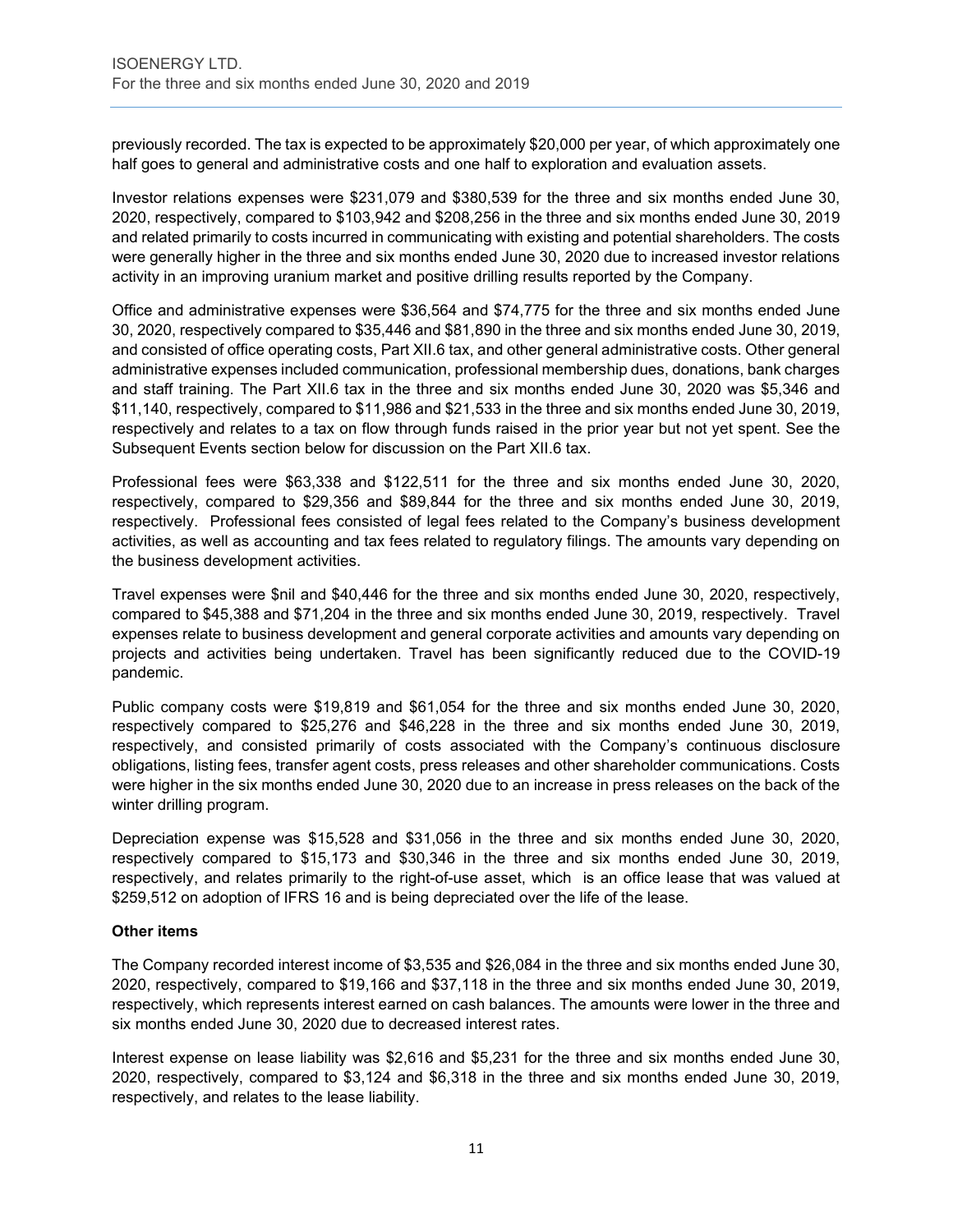IsoEnergy recognized rental income of \$9,087 and \$16,663 in the three and six months ended June 30, 2020, respectively, compared to \$7,577 and \$15,153 in the three and six months ended June 30, 2019, respectively. The Company leases a portion of its office space to another company.

The Company raises some of its funds through the issuance of flow-through shares. Based on Canadian tax law, the Company is required to spend this amount on eligible exploration expenditures by December 31 of the year after the shares are issued. The premium received for each flow-through share, which is the price received for the flow-through share in excess of the market price of an ordinary share, is recorded as a flow-through share premium liability. The liability is subsequently reduced when the required exploration expenditures are made, and accordingly, a recovery of flow-through premium is then recorded as a deferred tax benefit. As of June 30, 2020, the Company is obligated to spend \$1,057,000 on eligible exploration expenditures by the end of 2020. See the Subsequent Events section below for further discussion.

The Company records a deferred tax recovery or expense which is comprised of a recovery on losses recognized in the period and the release of flow-through share premium liability which is offset by the renunciation of flow-through share expenditures to shareholders. In the three and six months ended June 30, 2020, this resulted in a recovery of \$89,657 and an expense of \$209,562, respectively compared to expenses of \$12,134 and \$89,415 in the three and six months ended June 30, 2019, respectively. In the three and six months ended June 30, 2020 the Company renounced flow-through share expenditures of \$229,725 and \$2,356,013, respectively, compared to \$849,531 and \$2,261,215 in the three and six months ended June 30, 2019, respectively. The deferred tax recovery (expense) is comprised of the following:

|                                                                    |   | For the three months ended<br>June 30 |               |   | For the six months ended<br>June 30 |   |            |
|--------------------------------------------------------------------|---|---------------------------------------|---------------|---|-------------------------------------|---|------------|
|                                                                    |   | 2020                                  | 2019          |   | 2020                                |   | 2019       |
| Deferred income taxes related to operations                        | S | 136.367                               | \$<br>101.275 | S | 269,493                             | S | 212.647    |
| Flow-through renunciation<br>Release of flow-through share premium |   | (62, 026)                             | (229,253)     |   | (636, 124)                          |   | (610, 408) |
| liability                                                          |   | 15.316                                | 115.844       |   | 157.069                             |   | 308,346    |
| Deferred income tax recovery (expense)                             |   | 89.657                                | (12,134)      |   | (209,562)                           |   | (89, 415)  |

# **Financial Position**

The following financial data is derived from the Interim and Annual Financial Statements and should be read in conjunction with IsoEnergy's Interim and Annual Financial Statements.

|                                   | June 30, 2020   | December 31, 2019 | <b>December 31, 2018</b> |
|-----------------------------------|-----------------|-------------------|--------------------------|
| Exploration and evaluation assets | \$50,661,116    | \$47,966,888      | \$43,473,242             |
| Total assets                      | \$53,866,869    | \$55,004,153      | \$50,070,779             |
| Total current liabilities         | 276.114<br>S    | 649,602<br>S      | 816,756                  |
| Total non-current liabilities     | 1,206,158       | 867.552<br>S      | 199,366                  |
| Working capital <sup>(1)</sup>    | 2,794,540<br>\$ | 6,373,779<br>\$.  | 6,293,701                |
| Cash dividends declared per share | Nil             | Nil               | Nil                      |

(1) Working capital is defined as current assets less accounts payable and accrued liabilities and the current portion of the lease liability. The working capital at June 30, 2020 and December 31, 2019 is after deducting the current lease liability of \$66,745 related to the adoption of IFRS 16 which was not on the balance sheet in periods prior to adoption of IFRS 16 on January 1, 2019.

During the six months ended June 30, 2020, the Company spent and capitalized \$2,694,228 of exploration and evaluation costs, which includes \$2,526,275 of exploration costs, \$31,808 of development costs and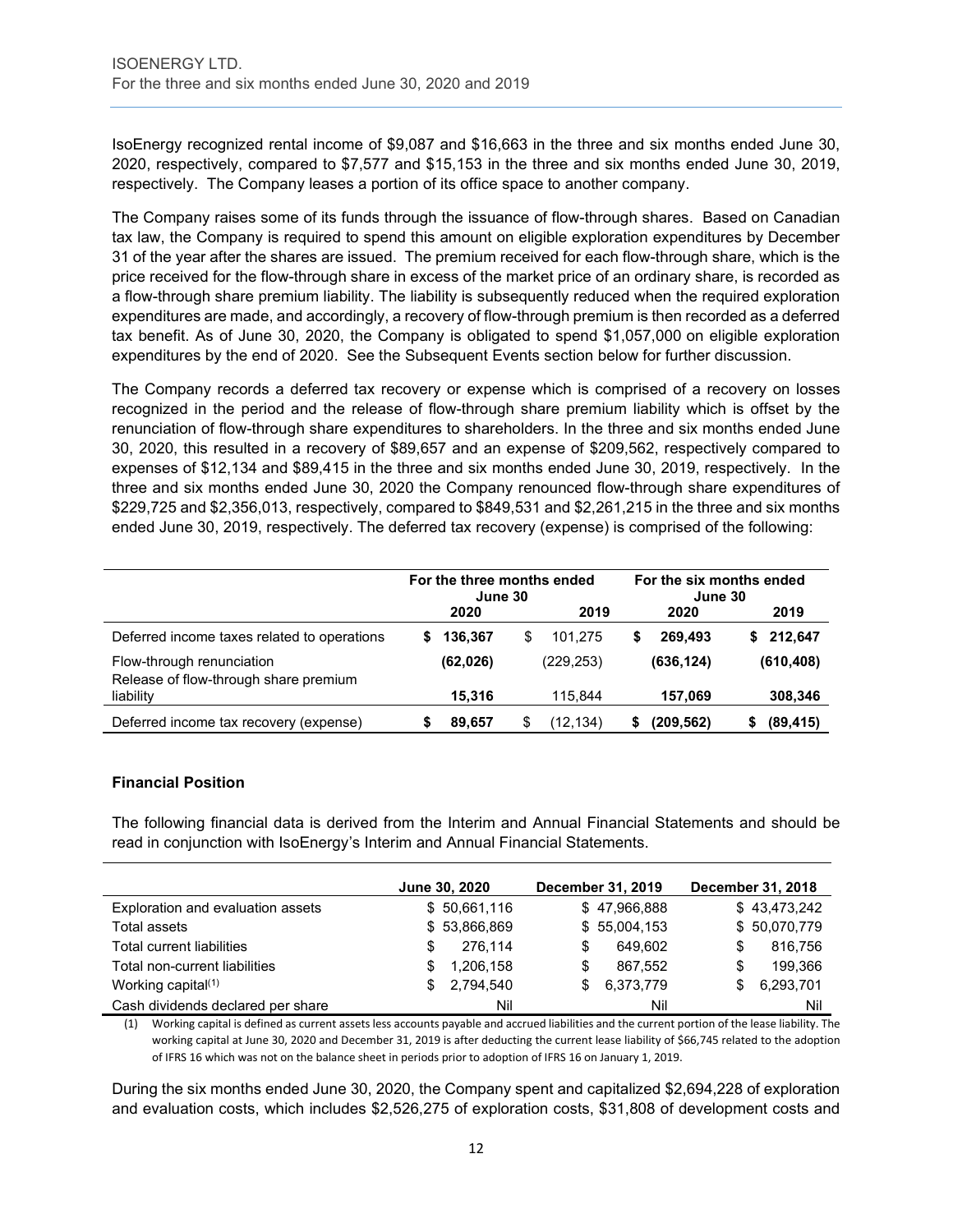\$136,145 of acquisition costs compared to \$4,493,646 in the year ended December 31, 2019, which includes \$4,493,923 or exploration costs, \$14,077 of acquisitions and \$14,354 of impairment charges. See "Discussion of Operations" above.

# **SUMMARY OF QUARTERLY RESULTS**

The following information is derived from the Company's financial statements prepared in accordance with IFRS applicable to interim financial reporting including IAS 34. The information below should be read in conjunction with the Company's Interim and Annual financial statements for each of the past seven quarters.

Consistent with the preparation and presentation of the Annual Financial Statements, these unaudited quarterly results are presented in Canadian dollars.

|                                            | June 30,<br>2020 | March 31.<br>2020 | Dec. 31,<br>2019 | Sept. 30.<br>2019 | <b>June 30.</b><br>2019 | March 31.<br>2019 | Dec. 31.<br>2018 | Sept. 30,<br>2018 |
|--------------------------------------------|------------------|-------------------|------------------|-------------------|-------------------------|-------------------|------------------|-------------------|
| Revenue                                    | Nil              | Nil               | Nil              | Nil               | Nil                     | Nil               | Nil              | Nil               |
| Loss                                       | (S472.175)       | $($ \$934.763)    | (S539.873)       | $($ \$619.010)    | $($ \$450.514 $)$       | $($ \$552.868)    | (S525.160)       | (S518.694)        |
| <b>Basic and diluted loss</b><br>per share | (\$0.01)         | $(\$0.01)$        | $(\$0.01)$       | (S0.01)           | (\$0.01)                | (S0.01)           | (\$0.01)         | (\$0.01)          |

IsoEnergy does not derive any revenue from its operations. Its primary focus is the acquisition, exploration and evaluation of mineral properties. As a result, the loss per period has fluctuated depending on the Company's activity level and periodic variances in certain items. Quarterly periods are therefore not comparable.

# **LIQUIDITY AND CAPITAL RESOURCES**

IsoEnergy has no revenue-producing operations, earns only minimal interest income on cash, and is expected to have recurring operating losses. As at June 30, 2020, the Company had an accumulated deficit of \$10,429,825.

The Company has raised funds through the issuance of flow-through shares. Based on Canadian tax law, the Company is required to spend this amount on eligible exploration expenditures by December 31 of the year after the year in which the shares were issued. As of June 30, 2020, the Company is obligated to spend \$1,057,000 on eligible exploration expenditures by the end of 2020. See Subsequent Events section below.

As at the date of this MD&A, the Company has approximately \$2.6 million in cash and \$2.6 million in working capital.

The ability of the Company to continue as a going concern is dependent on its ability to obtain financing and achieve future profitable operations.

In June 2020, the Government of Saskatchewan announced amendments to *The Mineral Tenure Registry Regulations* that grant relief to the mining sector in response to impacts from the COVID-19 pandemic, which includes waiving expenditure requirements for the current term and subsequent 12 months for mineral claims and leases that were active on March 18, 2020, State of Emergency declaration date. The Company's properties are in good standing with the applicable governmental authority until between August, 2021 and August, 2042 and the Company does not have any contractually imposed expenditure requirements

Management will determine whether to accept any offer to finance weighing such things as the financing terms, the results of exploration, the Company's share price at the time and current market conditions, among others. Circumstances that could impair the Company's ability to raise additional funds include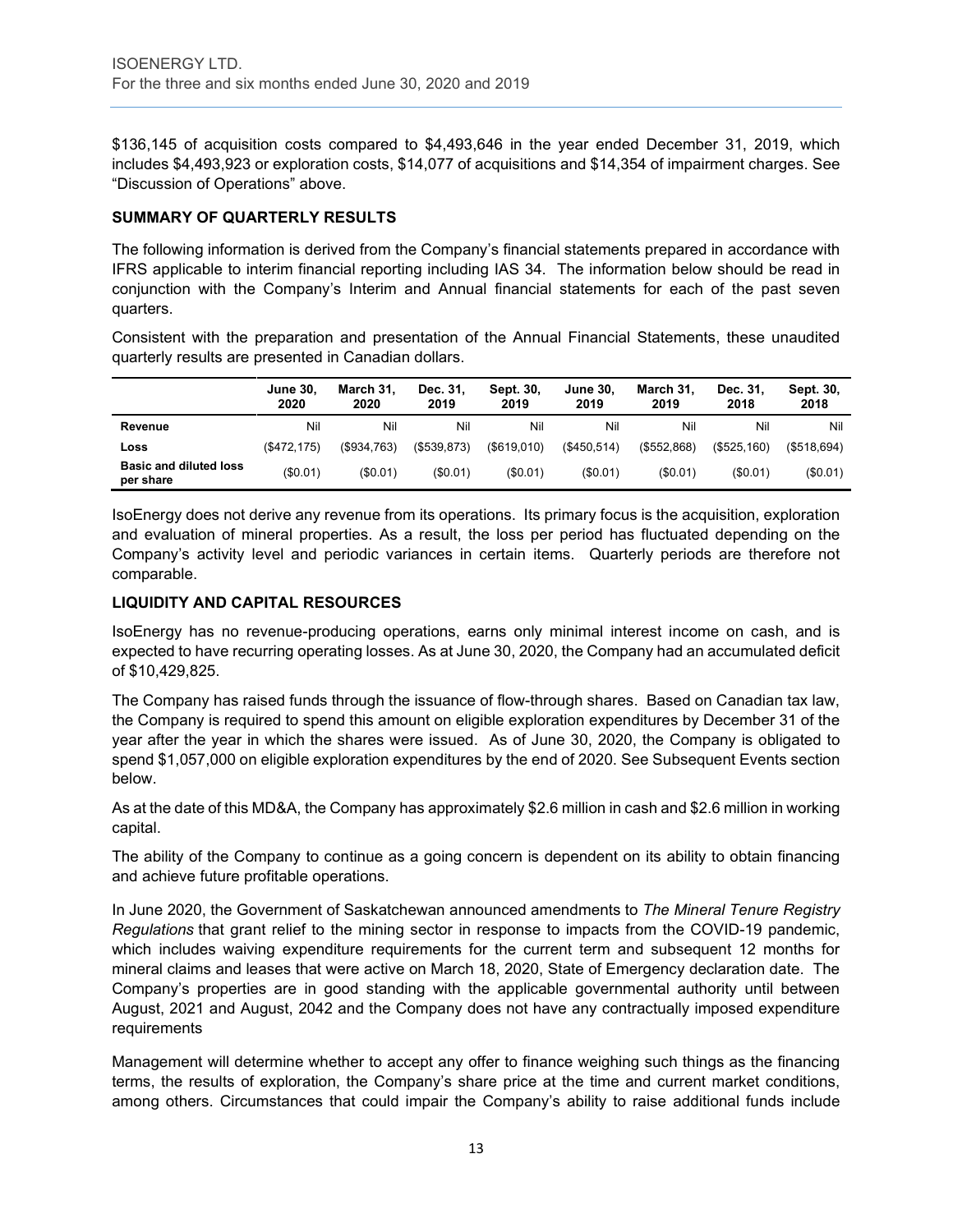general economic conditions, the price of uranium and the other factors set forth under "Risk Factors" below and above under "Industry and Economic Factors that May Affect the Business". A failure to obtain financing as and when required could require the Company to further reduce its exploration and corporate activity levels.

The Company has not paid any dividends and management does not expect that this will change in the near future.

Working capital is held almost entirely in cash, significantly reducing any liquidity risk of financial instruments held by IsoEnergy.

# **OFF-BALANCE SHEET ARRANGEMENTS**

The Company had no off-balance sheet arrangements as at June 30, 2020 or as at the date hereof.

# **TRANSACTIONS WITH RELATED PARTIES**

Except as noted below, the only transactions between the Company and related parties are transactions between the Company and its key management personnel. Key management personnel include those persons having authority and responsibility for planning, directing and controlling the activities of the Company as a whole. The Company has determined that key management personnel consists of executive and non-executive members of the Company's Board of Directors and corporate officers.

Key management personnel include those persons having authority and responsibility for planning, directing and controlling the activities of the Company as a whole. The Company has determined that key management personnel consists of executive and non-executive members of the Company's Board of Directors and corporate officers.

| Six months ended June 30, 2020                              | <b>Short term</b><br>compensation | Share-based<br>compensation | Total         |
|-------------------------------------------------------------|-----------------------------------|-----------------------------|---------------|
| Expensed in the statement of loss and<br>comprehensive loss | \$271,795                         | 150.402<br>S.               | 422.197<br>S. |
| Capitalized to exploration and evaluation assets            | 205,878                           | 45.929                      | 251,807       |
|                                                             | \$477.673                         | 196.331                     | 674.004       |

Remuneration attributed to key management personnel is summarized as follows:

| Six months ended June 30, 2019                              | <b>Short term</b><br>compensation | Share-based<br>compensation | Total          |
|-------------------------------------------------------------|-----------------------------------|-----------------------------|----------------|
| Expensed in the statement of loss and<br>comprehensive loss | \$ 249.705                        | 114.387                     | 364.092<br>SS. |
| Capitalized to exploration and evaluation assets            | 196.260                           | 19.591                      | 215,851        |
|                                                             | 445.965                           | 133.978                     | 579,943        |

As of June 30, 2020, \$nil (December 31, 2019 – \$34,500) was included in accounts payable and accrued liabilities owing to directors and officers for compensation.

On December 9, 2019, NexGen acquired 7,371,858 Units of the Company. NexGen also holds 3,685,929 warrants with an exercise price of \$0.60 that expire on December 6, 2021.

Up until March 31, 2019, the Company charged office lease and administrative expenditures to NxGold Ltd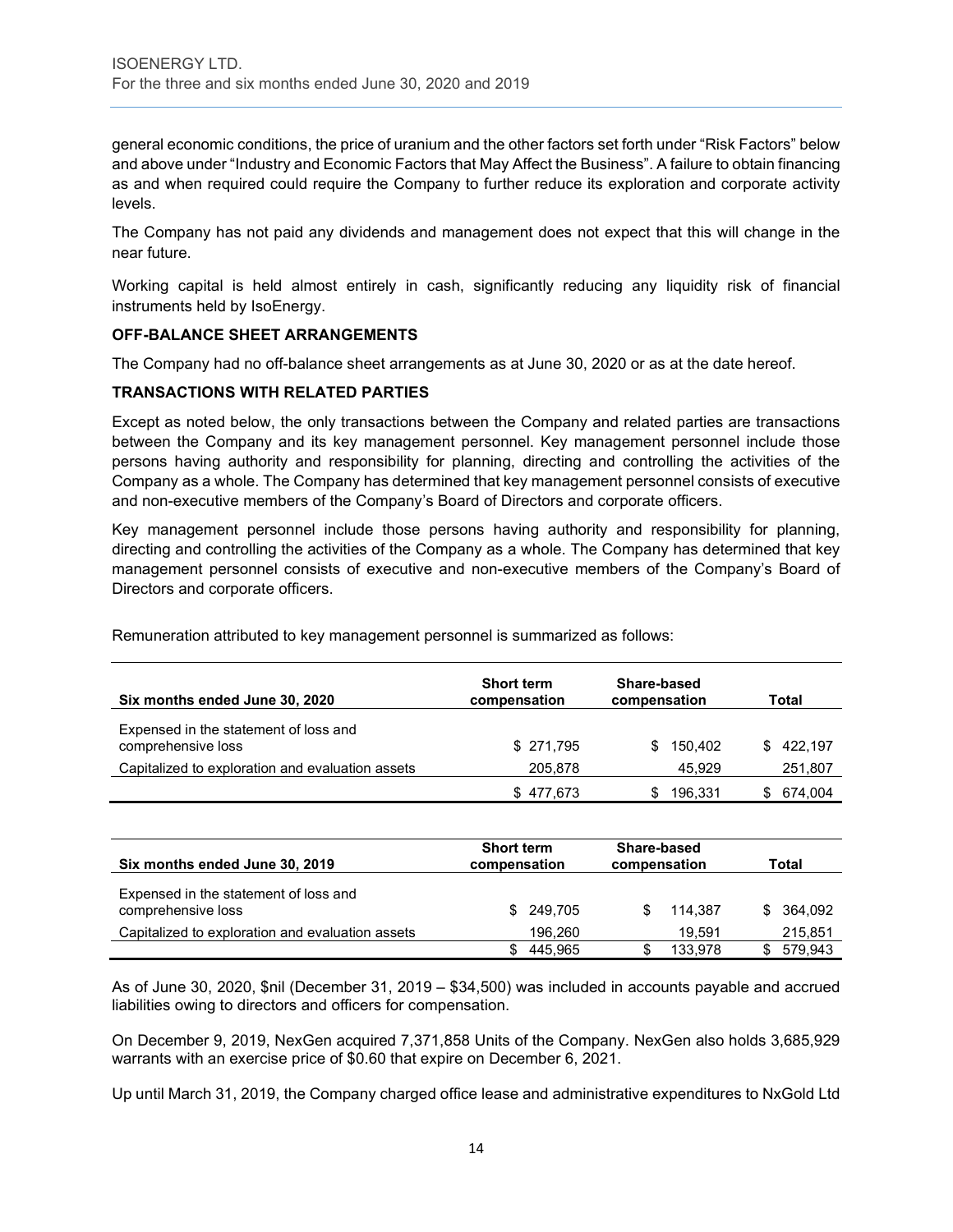("NxGold"), a company with officers and directors in common. During the six months ended June 30, 2020, office lease and administrative expenditures charged to NxGold amounted to \$26,533 (2019 – \$53,066). At June 30, 2020, NxGold owes IsoEnergy nil (December 31, 2019 – \$8,844).

# **OUTSTANDING SHARE DATA**

The authorized capital of IsoEnergy consists of an unlimited number of common shares. As of July 27, 2020, there were 84,273,589 common shares outstanding and 8,155,000 stock options outstanding, each entitling the holder to purchase one common share of IsoEnergy at the prices set forth below.

Stock options outstanding at July 27, 2020 together with the expiry date and exercise price thereof are set forth below:

|                   | Exercise price | Number of options<br>exercisable | Exercise price per |                   |
|-------------------|----------------|----------------------------------|--------------------|-------------------|
| Number of options | per option     |                                  | option             | Expiry date       |
| 3,100,000         | \$1.00         | 3,100,000                        | \$1.00             | October 25, 2021  |
| 100,000           | \$1.00         | 100,000                          | \$1.00             | October 24, 2021  |
| 250,000           | \$1.00         | 250,000                          | \$1.00             | January 4, 2022   |
| 50,000            | \$1.00         | 50.000                           | \$1.00             | May 25, 2022      |
| 400.000           | \$0.57         | 400,000                          | \$0.57             | January 8, 2023   |
| 1,120,000         | \$0.36         | 759.994                          | \$0.36             | July 30, 2023     |
| 1,300,000         | \$0.42         | 883,331                          | \$0.42             | December 28, 2023 |
| 100.000           | \$0.50         | 100.000                          | \$0.50             | June 5, 2024      |
| 1,735,000         | \$0.385        | 586,665                          | \$0.385            | January 24, 2025  |
| 8,155,000         | \$0.66         | 6,229,990                        | \$0.75             |                   |

Warrants outstanding at July 27 , 2020 together with the expiry date and exercise price thereof are set forth below:

|                    | Exercise price per |                   |
|--------------------|--------------------|-------------------|
| Number of warrants | share              | Expiry<br>Date    |
| 4,028,429          | \$0.60             | December 3, 2021  |
| 420,792            | \$0.45             | December 3, 2021  |
| 2,400,260          | \$0.60             | April 19, 2021    |
| 478,685            | \$0.38             | December 20, 2020 |
| 7,328,166          | 0.58               |                   |

#### **SUBSEQUENT EVENTS**

#### **Flow through share requirements**

In July 2020, the federal government announced relief on the timing of spending of flow through funds including a one-year deferral on spending flow through funds raised in 2019 and 2020. In addition, the requirement to calculate and pay the Part XII.6 tax will also be deferred one year.

#### **CAPITAL MANAGEMENT**

The Company manages its capital structure and adjusts it, based on the funds available to the Company, in order to support the acquisition, exploration and evaluation of assets. The Board does not impose quantitative return on capital criteria for management, but rather relies on the expertise of the Company's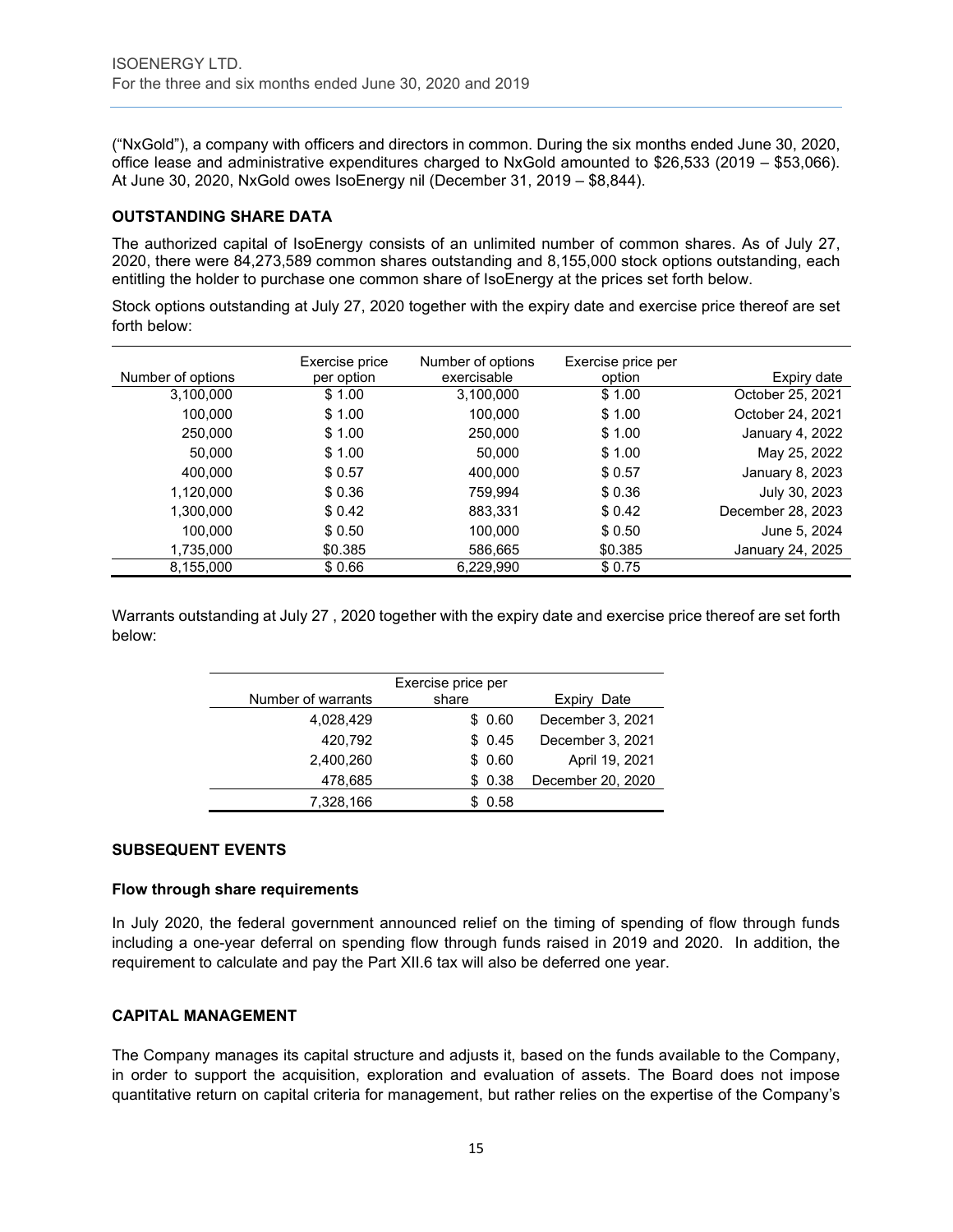management to sustain the future development of the business.

In the management of capital, the Company considers all types of equity and is dependent on third party financing, whether through debt, equity, or other means. The properties in which the Company currently has an interest are in the exploration stage. As such the Company, has historically relied on the equity markets to fund its activities. The Company will continue to assess new properties and seek to acquire an interest in additional properties if it determines that there is sufficient geologic or economic potential and if it has adequate financial resources to do so.

Although the Company has been successful in raising funds to date, there is no assurance that the Company will be successful in obtaining required financing in the future or that such financing will be available on terms acceptable to the Company.

Management reviews its capital management approach on an ongoing basis and believes that this approach, given the relative size of the Company, is reasonable. The Company is not subject to externally imposed capital requirements. There were no changes in the Company's approach to capital management during the period.

# **FINANCIAL INSTRUMENTS**

The Company's financial instruments consist of cash, amounts receivable, accounts payable and accrued liabilities.

The fair values of the Company's financial instruments approximate their carrying value, due to their shortterm maturities or liquidity. The Company's cash and amounts receivable are initially recorded at fair value and subsequently at amortized cost with accrued interest recorded in accounts receivable.

#### **Financial instrument risk exposure**

As at June 30, 2020, the Company's financial instrument risk exposure and impact thereof on the Company's financial instruments is summarized below:

#### (a) **Credit Risk**

Credit risk is the risk that one party to a financial instrument will fail to discharge an obligation and cause the other party to incur a financial loss. As at June 30, 2020, the Company has cash on deposit with a large Canadian bank. Credit risk is concentrated as a significant amount of the Company's cash and cash equivalents is held at one financial institution. Management believes the risk of loss to be remote. The Company's amounts receivable consists of input tax credits receivable from the Government of Canada and interest accrued on cash equivalents. Accordingly, the Company does not believe it is subject to significant credit risk.

#### (b) **Liquidity Risk**

Liquidity risk is the risk that an entity will encounter difficulty in raising funds to meet its obligations under financial instruments. The Company manages liquidity risk by maintaining sufficient cash balances. Liquidity requirements are managed based on expected cash flows to ensure that there is sufficient capital to meet short-term obligations. As at June 30, 2020, the Company had a working capital balance of \$2,794,540, including cash of \$2,725,988.

#### (c) **Market Risk**

Market risk is the risk of loss that may arise from changes in market factors such as interest rates,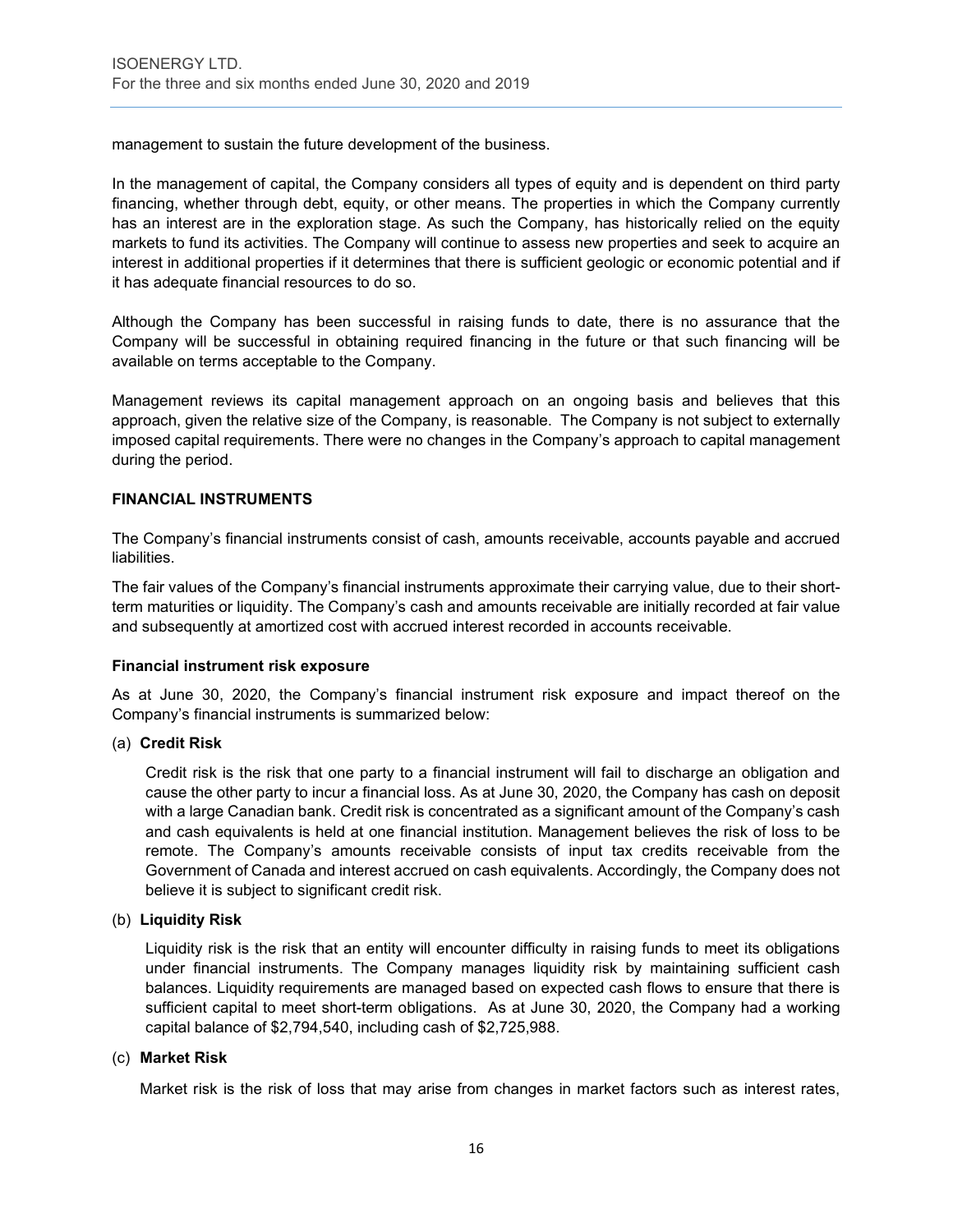foreign exchange rates and commodity and equity prices.

#### (i) **Interest Rate Risk**

Interest rate risk is the risk that the future cash flows from a financial instrument will fluctuate due to changes in market interest rates. The Company holds its cash in bank accounts that earn variable interest rates. Due to the short-term nature of these financial instruments, fluctuations in market rates do not have a significant impact on the estimated fair value of the Company's cash and cash equivalent balances as of June 30, 2020.

# (ii) **Foreign Currency Risk**

The functional currency of the Company is the Canadian dollar. Currency transaction risk and currency translation risk is the risk that fluctuations of the Canadian dollar in relation to other currencies may impact the fair value of financial assets, liabilities and operating results. As of June 30, 2020, the Company had no financial assets and liabilities that were subject to currency translation risk. The Company maintains a Canadian dollar bank account in Canada.

#### (iii) **Price Risk**

The Company is exposed to price risk with respect to commodity and equity prices. Equity price risk is defined as the potential adverse impact of movements in individual equity prices or general movements in the level of the stock market on the Company's financial performance. Commodity price risk is defined as the potential adverse impact of commodity price movements and volatilities on financial performance and economic value. Future declines in commodity prices may impact the valuation of long-lived assets. The Company closely monitors the commodity prices of uranium, individual equity movements, and the stock market.

# **RISK FACTORS**

The operations of the Company are speculative due to the high-risk nature of its business which is the exploration of mineral properties. For a comprehensive list of the risks and uncertainties facing the Company, please see "Risk Factors" in the Company's MD&A for the year ended December 31, 2019 and the "Industry and Economic Factors that May Affect the Business" included above the Overall Performance section of this MD&A. These are not the only risks and uncertainties that IsoEnergy faces. Additional risks and uncertainties not presently known to the Company or that the Company currently considers immaterial may also impair its business operations. These risk factors could materially affect the Company's future operating results and could cause actual events to differ materially from those described in forward-looking statements relating to the Company.

Since March 2020, several measures have been implemented in Canada and the rest of the world in response to the increased impact from novel coronavirus (COVID-19). The Company continues to operate our business at this time. While the impact of COVID-19 is expected to be temporary, the current circumstances are dynamic and the impacts of COVID-19 on our business operations cannot be reasonably estimated at this time and we anticipate this could have an adverse impact on our business, results of operations, financial position and cash flows in 2020.

#### **SEGMENT INFORMATION**

The Company operates in one reportable segment, being the acquisition, exploration and development of uranium properties. All of the Company's non-current assets are located in Canada.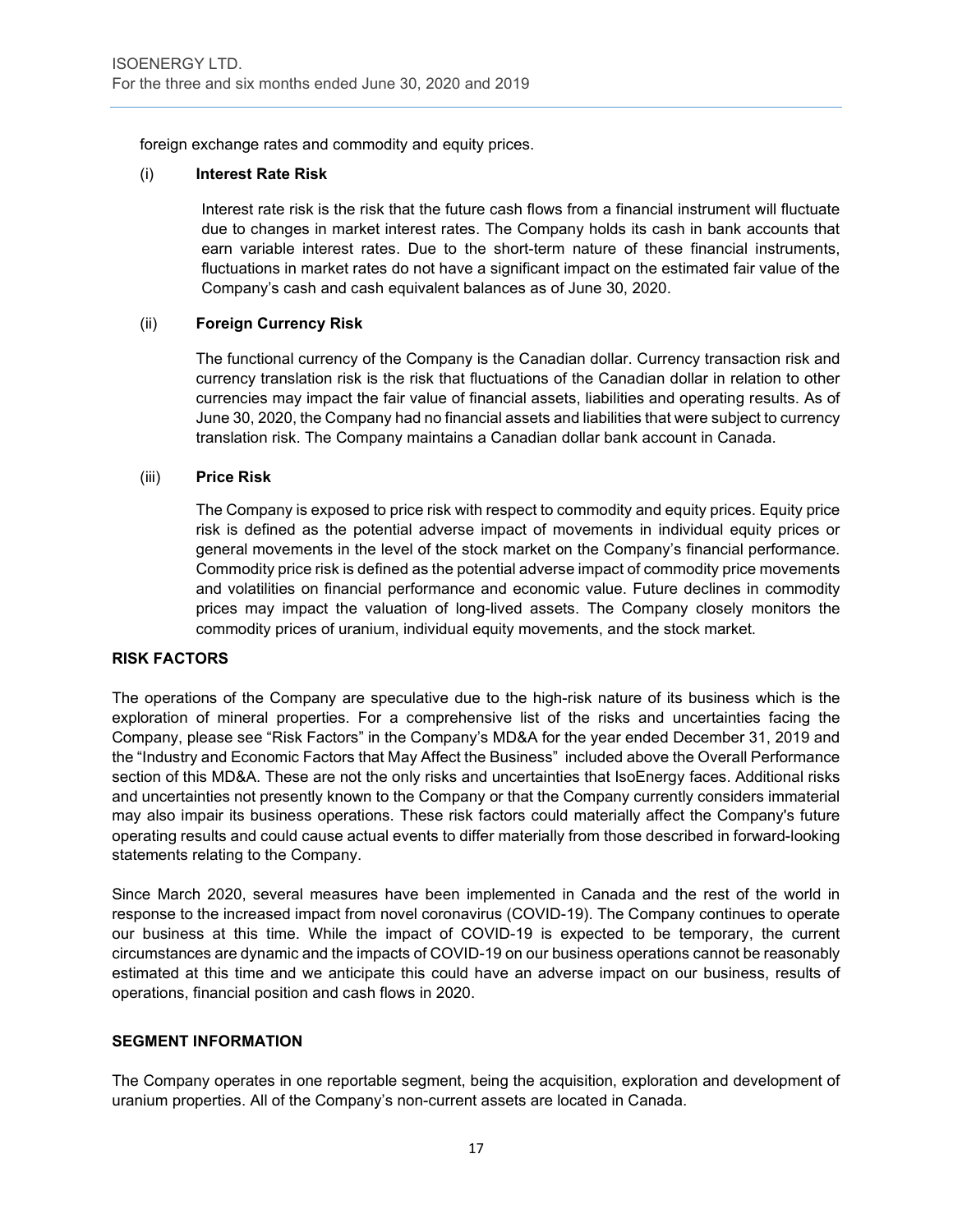# **ADDITIONAL DISCLOSURE FOR VENTURE ISSUERS WITHOUT SIGNIFICANT REVENUE**

Additional disclosure concerning IsoEnergy 's general and administrative expenses and exploration and evaluation expenses and assets is set forth above under "*Results of Operations*" and in the Company's statement of loss and comprehensive loss contained in its Interim Financial Statements for the three and six months ended June 30, 2020 and 2019, which is available on IsoEnergy 's website or on its profile at [www.sedar.com.](http://www.sedar.com/)

# **NOTE REGARDING FORWARD-LOOKING INFORMATION**

*This MD&A contains "forward-looking statements" (also referred to as "forward-looking information") within the meaning of applicable Canadian securities legislation. All statements, other than statements of historical facts, included in this MD&A that address activities, events or developments that IsoEnergy expects or anticipates will or may occur in the future, including, without limitation, statements about the future exploration activities; sources, and proposed uses, of funds; capital and operating cost estimates, including general and administrative expenses; expectations regarding the ability to raise capital for future activities; and other such matters are forward-looking statements. When used in this MD&A, the words "estimate", "plan", "anticipate", "expect", "intend", "believe" and similar expressions are intended to identify forwardlooking statements.* 

*Forward-looking information and statements are based on the then current expectations, beliefs, assumptions, estimates and forecasts about IsoEnergy 's business and the industry and markets in which it operates. Forward-looking information and statements are made based upon certain assumptions and other important factors that could cause the actual results, performances or achievements of IsoEnergy to be materially different from future results, performances or achievements expressed or implied by such information or statements. Such information and statements are based on numerous assumptions including, among others, that the results of planned exploration activities are as anticipated, the price of uranium, the anticipated cost of planned exploration activities, that general business and economic conditions will not change in a material adverse manner, that financing will be available if and when needed on reasonable terms and that third party contractors, equipment, supplies and governmental and other approvals required to conduct IsoEnergy 's planned exploration activities will be available on reasonable terms and in a timely manner.* 

*Forward-looking information and statements involve known and unknown risks, uncertainties and other factors which may cause the actual results, performance or achievements of IsoEnergy to be materially different from any future results, performance or achievements expressed or implied by such forwardlooking statements. Such factors include, among others, risks related to the negative operating cash flow and dependence on third party financing; the uncertainty of additional financing; the limited operating history of IsoEnergy ; the lack of known mineral resources or reserves; the influence of a large shareholder; alternate sources of energy and uranium prices; aboriginal title and consultation issues; risks related to exploration activities generally; reliance upon key management and other personnel; title to properties; uninsurable risks; conflicts of interest; permits and licences; environmental and other regulatory requirements; political regulatory risks; competition; and the volatility of share prices, all as more particularly described in the "Risk Factors" above.* 

*Although IsoEnergy has attempted to identify important factors that could cause actual results to differ materially, there may be other factors that cause results not to be as anticipated, estimated or intended. There can be no assurance that such statements will prove to be accurate as actual results and future events could differ materially from those anticipated in such statements. Accordingly, readers should not place undue reliance on forward-looking statements.*